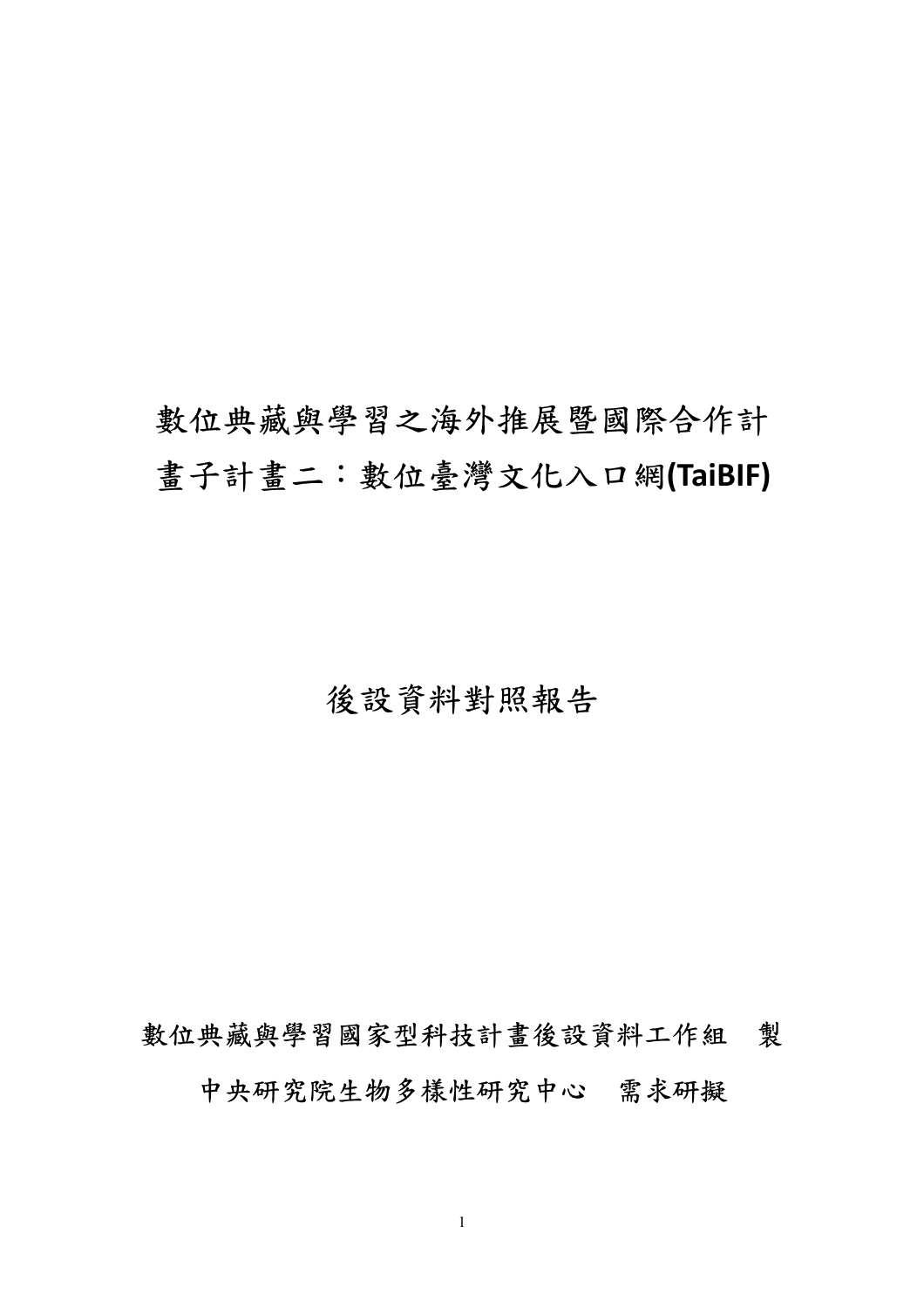## 民國九十九年六月

一、台灣生物多樣性入口網後設資料欄位及範例

後設資料工作組以「數位典藏與學習之海外推展暨國際合作計畫子計畫二: 數位臺灣文化入口網(TaiBIF)」於 2010/4/13 提供之欄位、以及 2010/4/26 提供 之範例,並參考計畫網站<sup>1</sup>分析計畫收錄之標本資料。因欄位內容豐富且包含類 型廣泛,為方便後續判讀故後設資料工作組首先將欄位內容進一步整理為物種分 類、物種名稱、地理資訊、採集資訊、標本資訊等五個部份,欄位與範例請見表 一。

| 欄位名稱                 | 範例1        | 範例2 |  |
|----------------------|------------|-----|--|
|                      |            |     |  |
|                      | 物種分類       |     |  |
| HigherTaxon          |            |     |  |
| 高階分類群                |            |     |  |
| HigherTaxonInChinese |            |     |  |
| 高階層分類群(中文)           |            |     |  |
| Kingdom              | Animalia   |     |  |
| 界                    |            |     |  |
| KingdomInChinese     | 動物界        |     |  |
| 界(中文)                |            |     |  |
| Phylum               | arthropoda |     |  |
| 門                    |            |     |  |
| PhylumInChinese      | 節肢動物門      |     |  |
| 門 (中文)               |            |     |  |
| Class                | Insecta    |     |  |
| 綱                    |            |     |  |
| ClassInChinese       | 昆蟲綱        |     |  |
| 綱(中文)                |            |     |  |
| SubClass             | Pterygota  |     |  |
| 亞網                   |            |     |  |

表一、台灣生物多樣性入口網欄位與範例表

 $\overline{a}$ 

 $^{\rm 1}$  數位臺灣文化入口網 http://taibif.org.tw/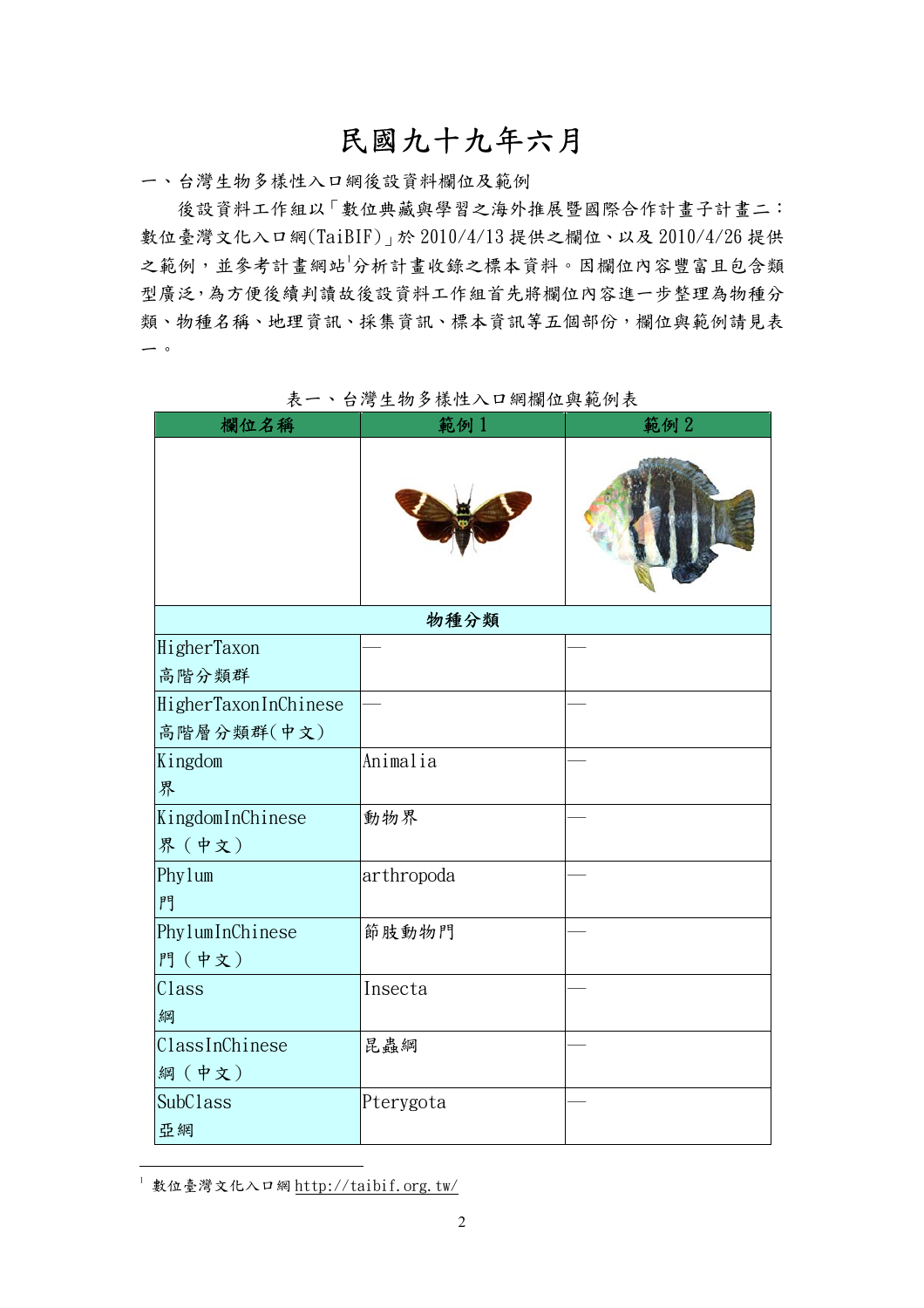| SubClassInChinese    | 有翅亞綱        |           |  |
|----------------------|-------------|-----------|--|
| 亞網(中文)               |             |           |  |
| <b>Order</b>         | Hemiptera   |           |  |
| 目                    |             |           |  |
| OrderInChinese       | 半翅目         |           |  |
| 目 (中文)               |             |           |  |
| SuperFamily          | Cicadoidea  |           |  |
| 總科                   |             |           |  |
| SuperFamilyInChinese | 蟬總科         |           |  |
| 總科 (中文)              |             |           |  |
| Family               | Cicadidae   | Labridae  |  |
| 科                    |             |           |  |
| FamilyInChinese      | 蟬科          |           |  |
| 科 (中文)               |             |           |  |
| SubFamily            |             |           |  |
| 亞科                   |             |           |  |
| SubFamilyInChinese   |             |           |  |
| 亞科 (中文)              |             |           |  |
| Genus                | Formotosena | Genus     |  |
| 屬                    |             |           |  |
| GenusInChinese       |             |           |  |
| 屬(中文)                |             |           |  |
| SpeciesNameInChinese | 台灣爺蟬        | 條紋厚唇魚     |  |
| 中文種名                 |             |           |  |
| SpecificEpithet      | seebohmi    | fasciatus |  |
| 種小名                  |             |           |  |
| InfraspecificRank    |             |           |  |
| 種下階層                 |             |           |  |
| InfraspecificEpithet |             |           |  |
| 種下名                  |             |           |  |
| Subspecies           |             |           |  |
| 亞種名                  |             |           |  |
| AuthorSubspecies     |             |           |  |
| 亞種命名者                |             |           |  |
| Variety              |             |           |  |
| 變種名                  |             |           |  |
| AuthorVariety        |             |           |  |
| 變種命名者                |             |           |  |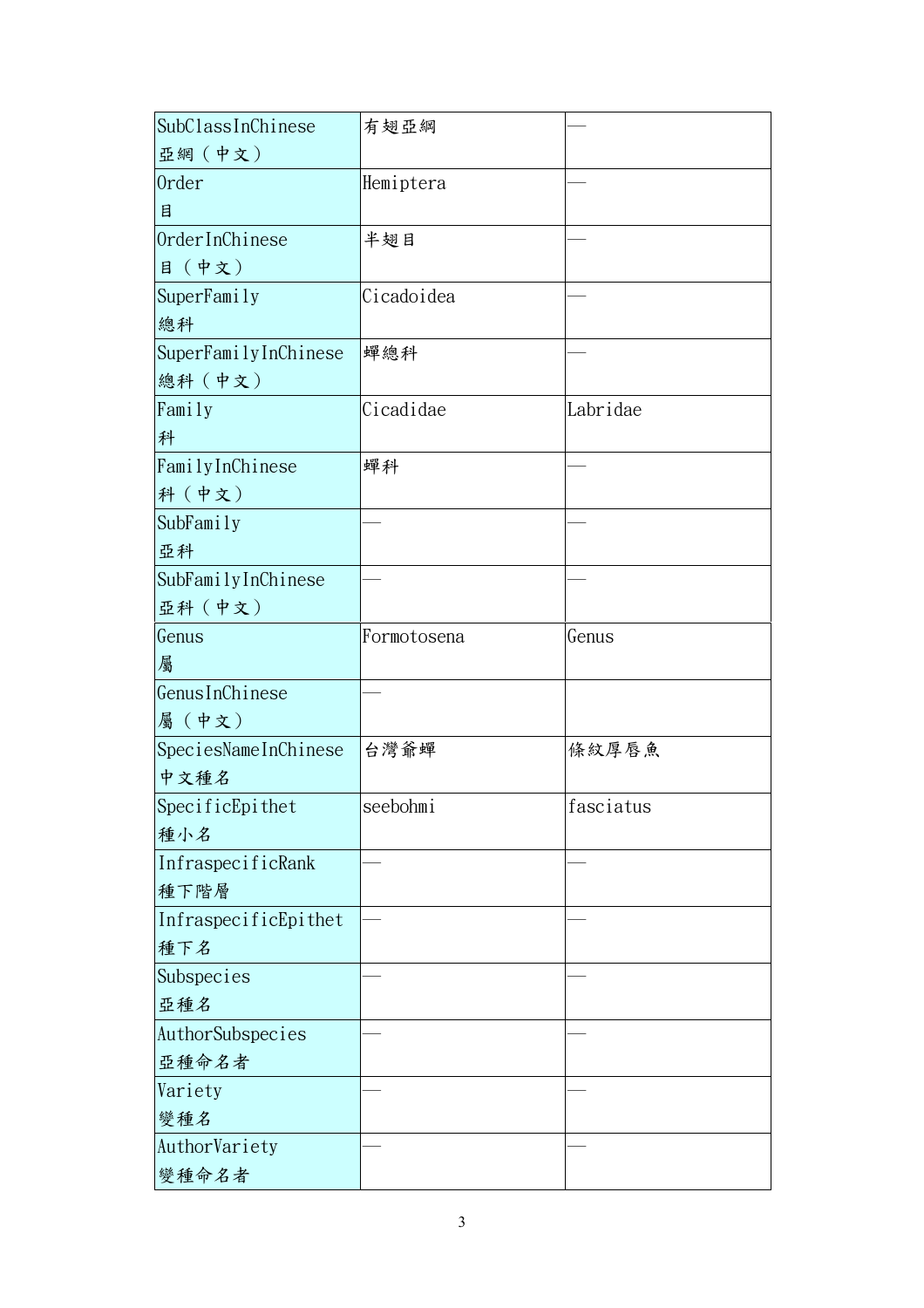| TypeStatus                          |                      |                         |
|-------------------------------------|----------------------|-------------------------|
| 類型狀態                                |                      |                         |
| TypeStatusInChinese                 |                      |                         |
| 類型狀態 (中文)                           |                      |                         |
|                                     | 物種名稱                 |                         |
| ScientificName                      | Formotosena seebohmi | Hemigymnus fasciatus    |
| 學名                                  |                      |                         |
| VernacularName                      | 台灣油蟬                 | Barred thicklip、厚嘴      |
| 俗名                                  |                      | (kâu-chh<br>丁<br>斑<br>ù |
|                                     |                      | i-teng-pan)             |
| ScientificNameRevised               |                      |                         |
| 标本訂正後學名                             |                      |                         |
| Synonym                             |                      |                         |
| 同種異名                                |                      |                         |
| Authorship                          | Distant              |                         |
| 學名命名者                               |                      |                         |
| OriginalLiterature                  |                      |                         |
| 學名原始發表文獻                            |                      |                         |
| AuthorYearOfScientifi Distant, 1904 |                      |                         |
| cName                               |                      |                         |
| 學名原始發表年代                            |                      |                         |
| NomenclaturalCode                   |                      |                         |
| 命名法規                                |                      |                         |
|                                     | 地理資訊                 |                         |
| HigherGeography                     |                      |                         |
| 較高階之地理區名稱                           |                      |                         |
| Continent                           | Asia                 |                         |
| 大陸                                  |                      |                         |
| ContinentInChinese                  | 亞洲                   |                         |
| 大陸 (中文)                             |                      |                         |
| WaterBody                           |                      |                         |
| 水域                                  |                      |                         |
| WaterBodyInChinese                  |                      |                         |
| 水域(中文)                              |                      |                         |
| IslandGroup                         |                      |                         |
| 島群                                  |                      |                         |
| IslandGroupInChinese                |                      |                         |
| 島群(中文)                              |                      |                         |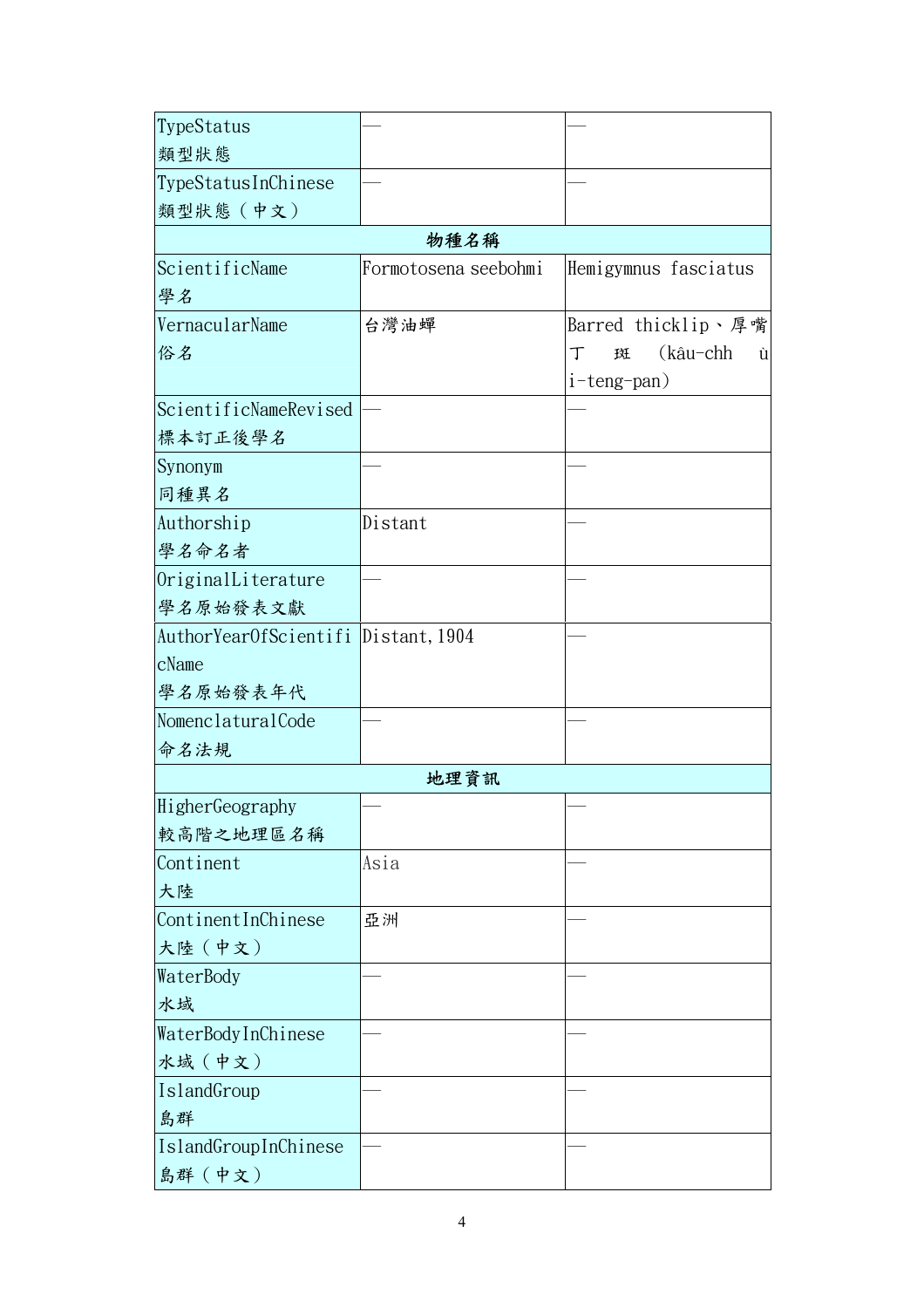| Island                     | Taiwan Island     |                     |
|----------------------------|-------------------|---------------------|
| 島嶼                         |                   |                     |
| IslandInChinese            | 臺灣島               |                     |
| 島嶼 (中文)                    |                   |                     |
| Country                    | TAIWAN            |                     |
| 國家                         |                   |                     |
| CountryInChinese           | 臺灣                |                     |
| 國家 (中文)                    |                   |                     |
| StateProvince              |                   |                     |
| 州省                         |                   |                     |
| StateProvince              |                   |                     |
| 州省 (中文)                    |                   |                     |
| County                     | Tainan            |                     |
| 縣                          |                   |                     |
| CountyInChinese            | 台南縣               |                     |
| 縣(中文)                      |                   |                     |
| SubCountyCanton            | Dongshan Township |                     |
| 次縣級行政區                     |                   |                     |
| SubCountyCantonInChin 東山鄉  |                   |                     |
| ese                        |                   |                     |
| 次縣級行政區 (中文)                |                   |                     |
| Locality                   | Xian Gong Miao    | Taitung, Cheng gong |
| 位置                         |                   |                     |
| LocalityInChinese          | 崁頭山孚佑仙公廟          | 台東, 成功              |
| 位置 (中文)                    |                   |                     |
| ValidDistributionFlag TRUE |                   |                     |
| 產地分布有效標記                   |                   |                     |
| AlternativeLocalityIn      |                   |                     |
| Chinese                    |                   |                     |
| 採集地(中文舊地名)                 |                   |                     |
| AlternativeLocality        |                   |                     |
| 採集地(舊英拼音)                  |                   |                     |
| MinimumElevationInMet      |                   |                     |
| ers                        |                   |                     |
| 最小海拔                       |                   |                     |
| MaximumElevationInMet      |                   |                     |
| ers                        |                   |                     |
| 最大海拔                       |                   |                     |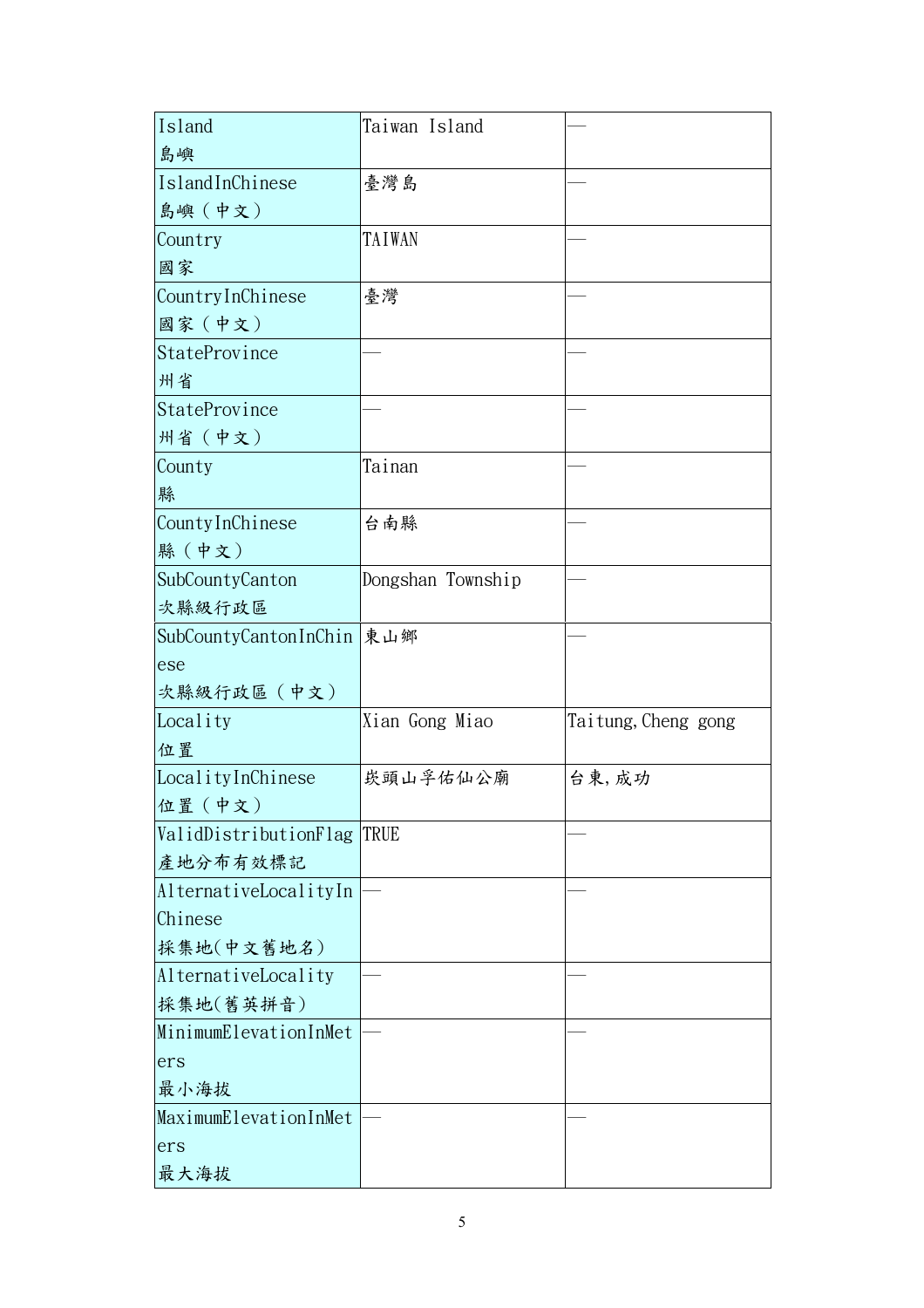| VerbatimElevation     |              |        |
|-----------------------|--------------|--------|
| 字面海拔                  |              |        |
| MinimumDepthInMeters  |              |        |
| 最小深度                  |              |        |
| MaximumDepthInMeters  |              |        |
| 最大深度                  |              |        |
| VerbatimDepth         |              |        |
| 字面深度                  |              |        |
| DecimalLatitude       | 199714       | 23.05  |
| 十進位緯度                 |              |        |
| DecimalLongitude      | 2580893      | 121.22 |
| 十進位經度                 |              |        |
| GeodeticDatum         | not recorded |        |
| 大地基準                  |              |        |
| CoordinateUncertainty | 30           |        |
| InMeters              |              |        |
| 座標誤差(公尺)              |              |        |
| PointRadiusSpatialFit |              |        |
| 點半徑空間對應比              |              |        |
| VerbatimCoordinates   |              |        |
| 字面座標                  |              |        |
| VerbatimLatitude      |              |        |
| 字面緯度                  |              |        |
| VerbatimLongitude     |              |        |
| 字面經度                  |              |        |
| VerbatimCoordinateSys |              |        |
| tem                   |              |        |
| 字面座標系統                |              |        |
| FootprintWKT          |              |        |
| WKT 分布地區形狀            |              |        |
| FootprintSpatialFit   |              |        |
| 分布地區形狀對應              |              |        |
| GeoreferenceProtocol  |              |        |
| 地理參照協定                |              |        |
| GeoreferenceSources   |              |        |
| 地理参照來源                |              |        |
| GeoreferenceVerificat |              |        |
| ionStatus             |              |        |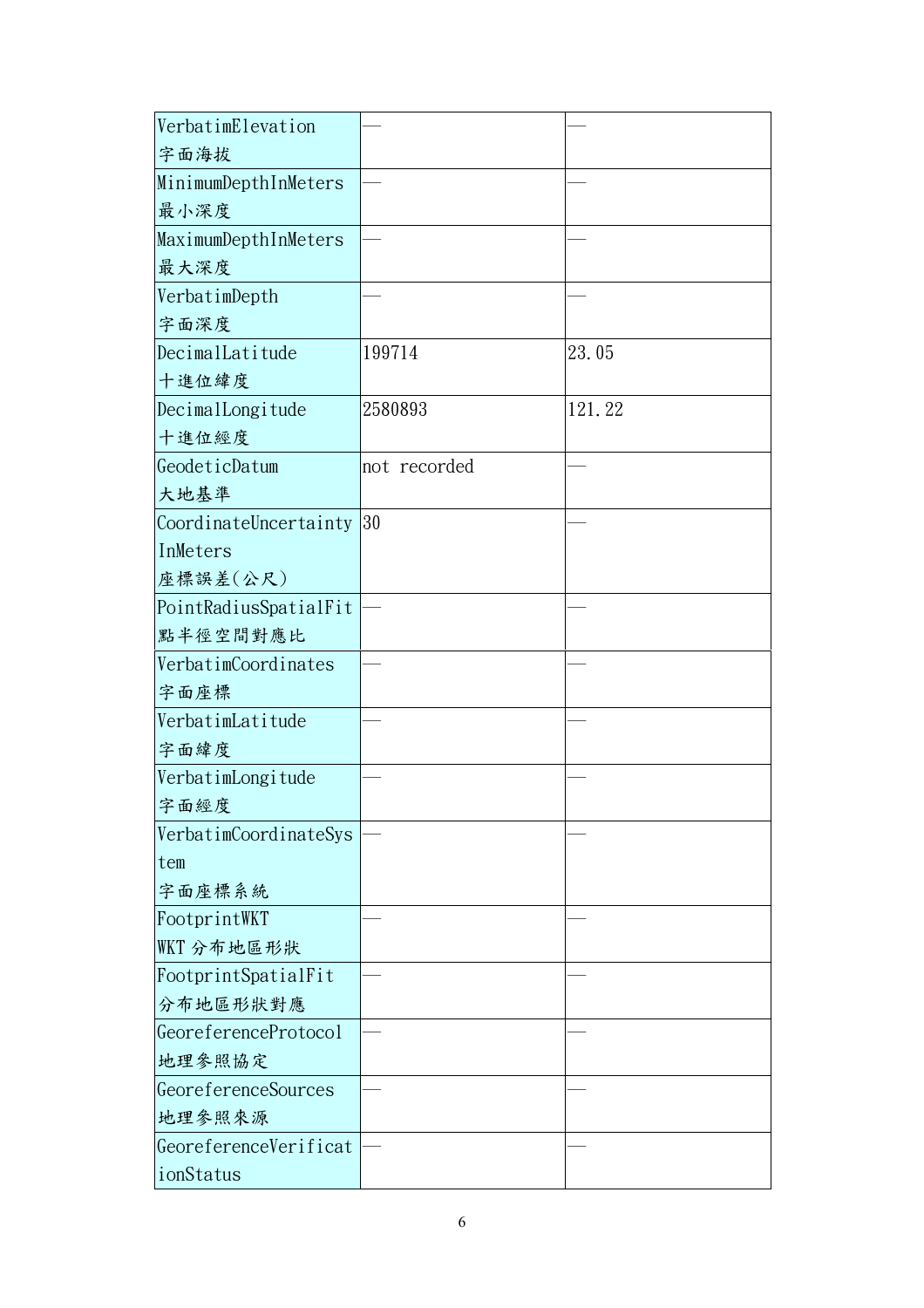| 地理參照確認狀態                       |                |           |
|--------------------------------|----------------|-----------|
| GeoreferenceRemarks            |                |           |
| 地理參照註記                         |                |           |
|                                | 採集資訊           |           |
| Habitat                        |                |           |
| 採集環境描述                         |                |           |
| HabitatInChinese               |                |           |
| 採集環境描述 (中文)                    |                |           |
| CollectingMethod               |                | gill net  |
| 採集方法                           |                |           |
| CollectingMethodInChi          | 掬網             | 流刺網       |
| nese                           |                |           |
| 採集方法 (中文)                      |                |           |
| EarliestDateCollected 2005-5-6 |                | 2005/10/5 |
| 最早採集日期                         |                |           |
| LatestDateCollected            | $2005 - 5 - 6$ | 2005/10/5 |
| 最近採集日期                         |                |           |
| DayOfYear                      | 126            |           |
| 一年中之第幾天                        |                |           |
| VerbatimCollectingDat          |                |           |
| e                              |                |           |
| 字面之採集日期                        |                |           |
| Collector                      | LIAO, JHIH-AN  | L. G. Cai |
| 採集者                            |                |           |
| CollectorInChinese             | 廖智安            | 蔡龍泉       |
| 採集者 (中文)                       |                |           |
| OtherCollector                 |                |           |
| 其他採集者                          |                |           |
| OtherCollectorInChine          |                |           |
| se                             |                |           |
| 其他採集者(中文)                      |                |           |
| CollectorNumber                |                |           |
| 採集者編號                          |                |           |
| FieldNumber                    |                |           |
| 野外採集號                          |                |           |
| IndividualCount                |                | 1         |
| 個體數量                           |                |           |
| DuplicateCount                 |                |           |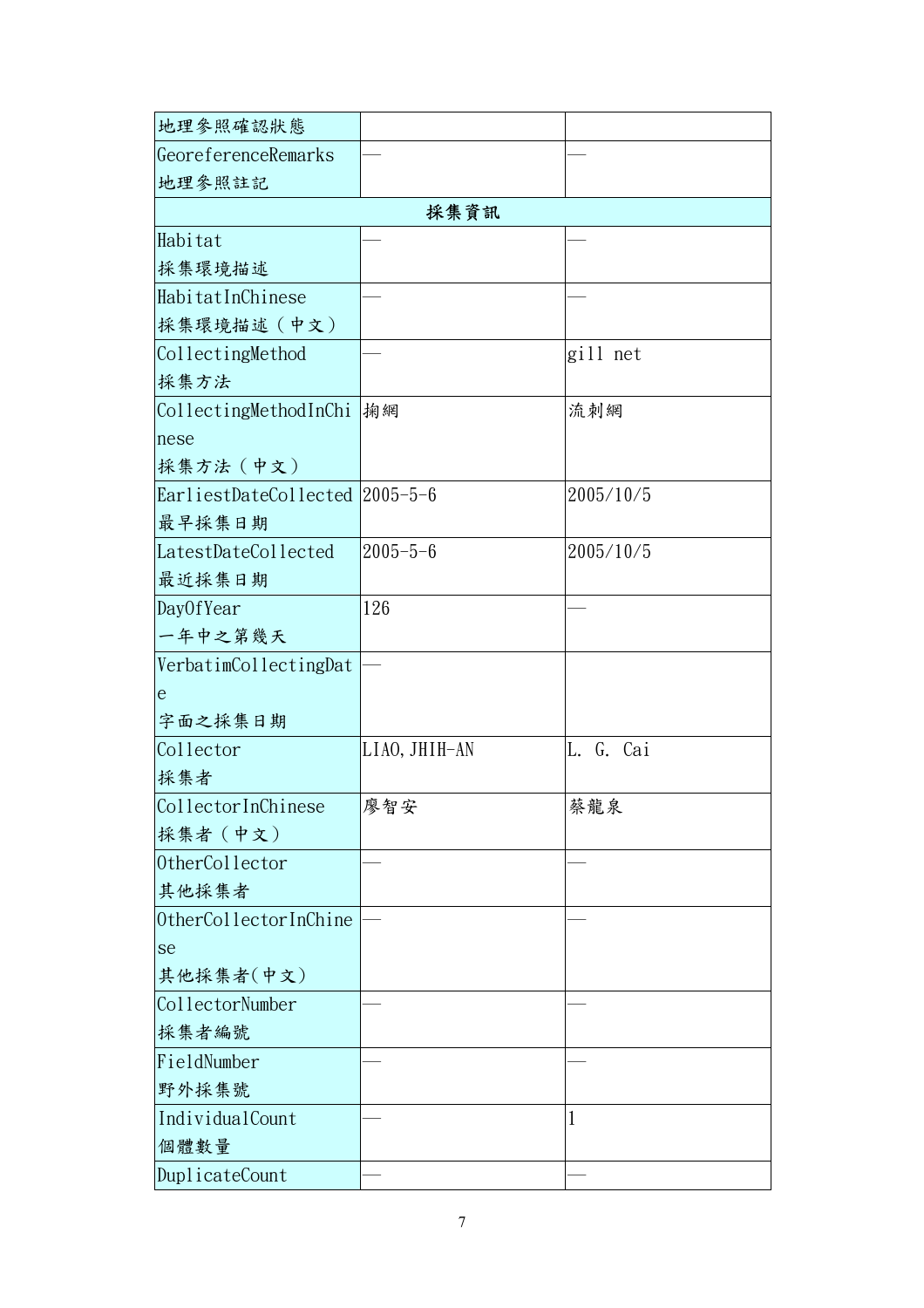| 複份數量                  |                          |                       |
|-----------------------|--------------------------|-----------------------|
|                       | 標本資訊                     |                       |
| GlobalUniqueIdentifie |                          |                       |
| r                     |                          |                       |
| 全球唯一識別碼               |                          |                       |
| InstitutionCode       | 000132                   |                       |
| 機構代碼                  |                          |                       |
| CollectionCode        | S                        | FRIP21340             |
| 館藏代碼                  |                          |                       |
| CatalogNumber         | $\overline{2}$           |                       |
| 編目號                   |                          |                       |
| CatalogNumberNumeric  |                          |                       |
| 編目號 (數字)              |                          |                       |
| OtherCatalogNumbers   |                          |                       |
| 其它編目號                 |                          |                       |
| BasisOfRecord         | Preserved Specimen       |                       |
| 資料基底                  |                          |                       |
| AuthorBasisOfRecord   |                          |                       |
| 基底資料提供者               |                          |                       |
| AuthorBasisOfRecordIn |                          |                       |
| Chinese               |                          |                       |
| 基底資料提供者 (中文)          |                          |                       |
| DateBasisOfRecord     |                          |                       |
| 基底資料提供日期              |                          |                       |
| Sex                   | male                     |                       |
| 性別                    |                          |                       |
| SexInChinese          |                          |                       |
| 性别(中文)                |                          |                       |
| LifeStage             | adult                    | ad                    |
| 生活史時期                 |                          |                       |
| Attributes            |                          |                       |
| 屬性                    |                          |                       |
| AttributesInChinese   | 翅展 190mm                 | 240                   |
| 屬性 (中文)               |                          | TL                    |
|                       |                          | 70                    |
| ImageURL              | http://140.130.171.84    | http://www.tfrin.gov. |
| 影像網址                  | $/$ insect/ViewPic.php?f | tw/friweb/data/colemb |
|                       | $i$ le_name=spcmn_2_8_M. | rc//s_20090911-155307 |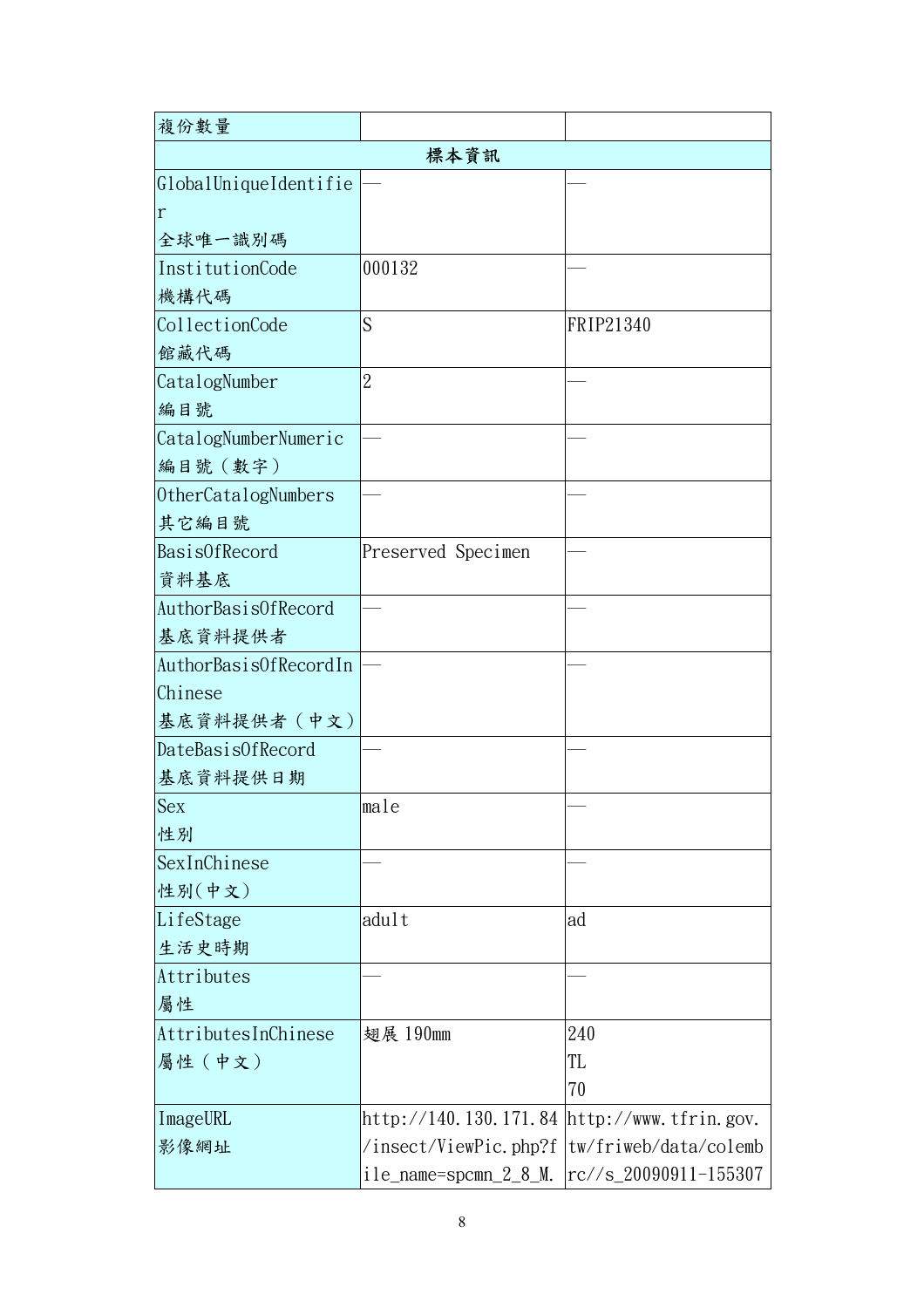|                             | <b>Jpg</b>                          | FRIP21340. jpg |  |  |  |
|-----------------------------|-------------------------------------|----------------|--|--|--|
| RelatedInformation          |                                     |                |  |  |  |
| 相關資訊                        |                                     |                |  |  |  |
|                             | RelatedInformationInC (1)周堯、雷仲仁、李莉、 |                |  |  |  |
| hinese                      | 陶曉林、姚渭。中國蟬科                         |                |  |  |  |
| 相關資訊 (中文)                   | 誌。香港天則出版社。(2)                       |                |  |  |  |
|                             | 陳振祥。2004。台灣賞蟬                       |                |  |  |  |
|                             | 圖鑑。大樹文化。206頁。                       |                |  |  |  |
|                             | (3) 顏聖紘、楊平世。                        |                |  |  |  |
|                             | $2000$ 。保育類昆蟲(附                     |                |  |  |  |
|                             | CITES 附錄物種)鑑識參                      |                |  |  |  |
|                             | 考圖冊。行政院農業委員                         |                |  |  |  |
|                             | 會。112頁。(4) 鄭錫奇、                     |                |  |  |  |
|                             | 姚正得、林華慶、李德                          |                |  |  |  |
|                             | 旺、林麗紅、盧堅富、楊                         |                |  |  |  |
|                             | 燿隆、賴景陽。1996。保                       |                |  |  |  |
|                             | 育類野生動物圖鑑。特有                         |                |  |  |  |
|                             | 生物研究保育中心。(5)                        |                |  |  |  |
|                             | Lee, Y. J. Mayashi, M.              |                |  |  |  |
|                             | 2003. Taxonomic review              |                |  |  |  |
|                             | Cicadidae<br>оf                     |                |  |  |  |
|                             | (Hemiptera,                         |                |  |  |  |
|                             | Auchenorrhyncha) from               |                |  |  |  |
|                             | Taiwan,<br>Part<br>1.               |                |  |  |  |
|                             | Platypleurini,                      |                |  |  |  |
|                             | Tibicenini,                         |                |  |  |  |
|                             | Polyneurini,<br>and                 |                |  |  |  |
|                             | Dundubiini                          |                |  |  |  |
|                             | (Dundubiina).<br>Insectal           |                |  |  |  |
|                             | Koreana $20(2):149-185$ .           |                |  |  |  |
| IdentifiedBy                | LIN, SING YU                        | P. L. Lin      |  |  |  |
| 鑑定者                         |                                     |                |  |  |  |
| IdentifiedByInChinese   林幸鈺 |                                     | 林沛立            |  |  |  |
| 鑑定者 (中文)                    |                                     |                |  |  |  |
| DateIdentified              | $2010 - 1 - 20$                     | 2005/10/5      |  |  |  |
| 鑑定年月日                       |                                     |                |  |  |  |
| IdentificationQualife       |                                     |                |  |  |  |
| $\mathbf r$                 |                                     |                |  |  |  |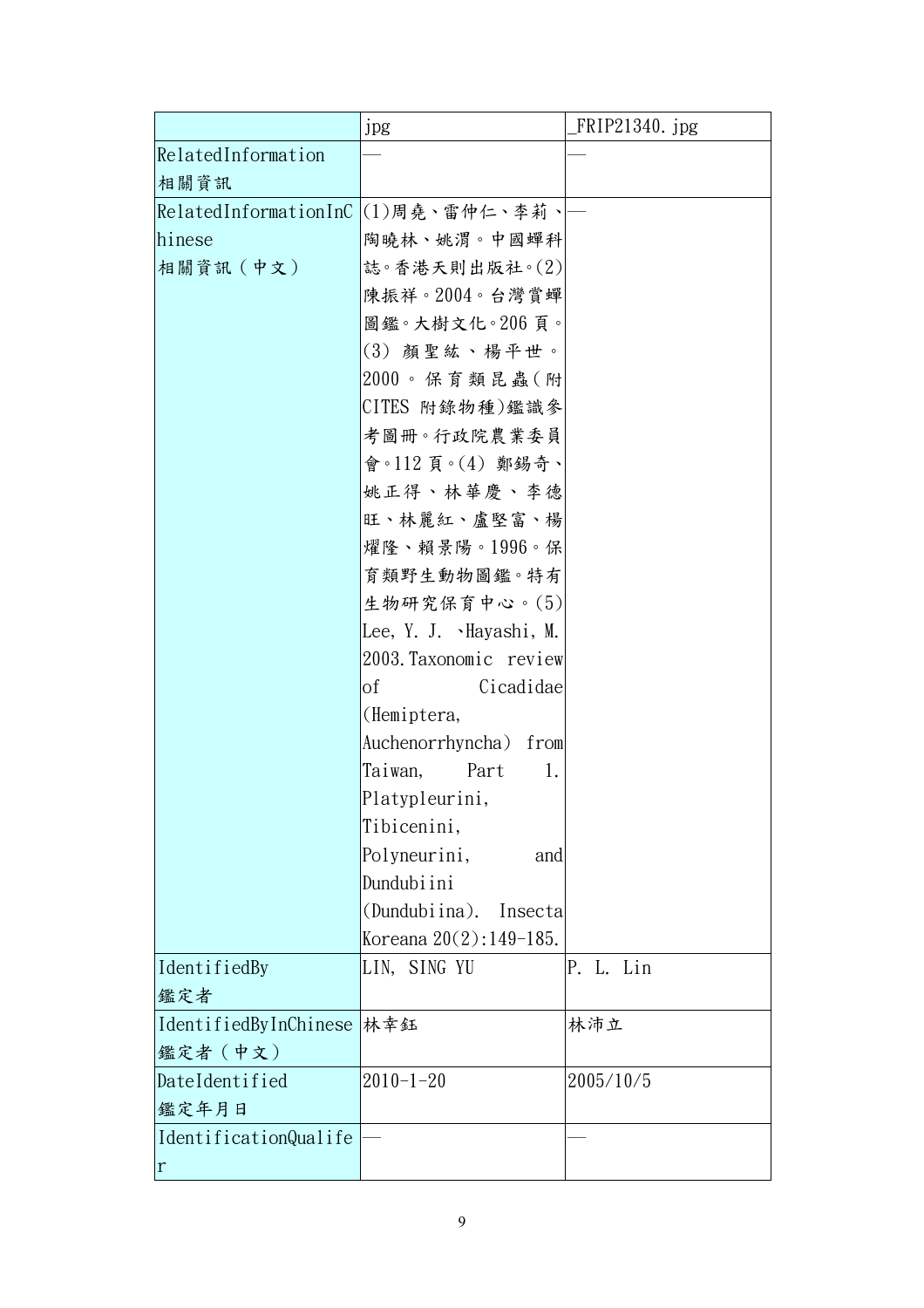| 鑑定識別                        |             |                         |
|-----------------------------|-------------|-------------------------|
| FieldNotes                  |             |                         |
| 田野記錄                        |             |                         |
| Preparations                |             | Fixed<br>in<br>Formalin |
| 製備過程                        |             | Preserved in C3H30 \    |
|                             |             | Whole Fish              |
| PreparationsInChinese 乾燥/針插 |             | 福馬林固定異丙醇浸               |
| 製備過程 (中文)                   |             | 漬、全魚                    |
| RelationshipType            |             |                         |
| 關聯類型                        |             |                         |
| RelatedCatalogedItems       |             |                         |
| 相關編目物件                      |             |                         |
| Disposition                 |             |                         |
| 標本目前處置                      |             |                         |
| PreservationStatusInC       | 良好          |                         |
| hinese                      |             |                         |
| 標本保存狀況 (中文)                 |             |                         |
| GenBankNumber               |             |                         |
| GenBank 編號                  |             |                         |
| InformationWithheld         |             | 常溫                      |
| 保留說明                        |             |                         |
| Remarks                     |             |                         |
| 附記                          |             |                         |
| RemarksInChinese            | 台灣體型最大的蟬,前、 |                         |
| 附記 (中文)                     | 後翅均為藍黑色具綠色  |                         |
|                             | 金屬光澤;前翅背面有黃 |                         |
|                             | 綠色斑紋;體色黑,胸部 |                         |
|                             | 背面具有藍色光澤呈之  |                         |
|                             | 人面狀淡綠色紋。    |                         |
| AuthorRevision              |             |                         |
| 標本資訊訂正者                     |             |                         |
| AuthorRevisionInChine       |             |                         |
| TitleOfLiterature           |             |                         |
| 文獻書刊名                       |             |                         |
| Year0fLiterature            |             |                         |
| 文獻出版年                       |             |                         |
| VolumeOfLiterature          |             |                         |
| 文獻卷期                        |             |                         |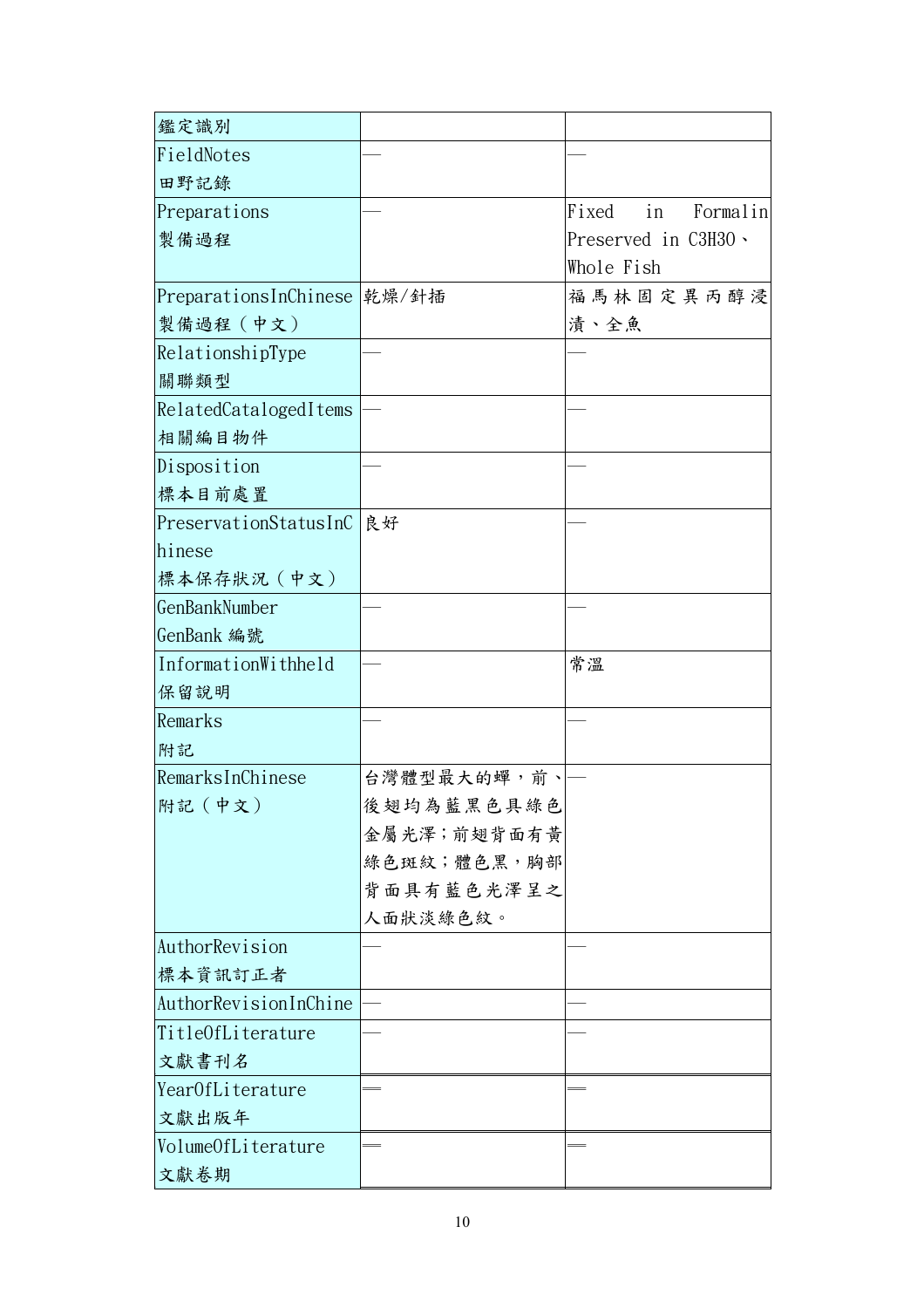| Page0fLiterature |                           |            |
|------------------|---------------------------|------------|
| 文獻頁碼             |                           |            |
| HyperLink        | http://140.130.171.84     |            |
|                  | $/$ insect/arc_specimen_  |            |
|                  | photo.php?spcmn_id= $2\&$ |            |
|                  | $phid=8$                  |            |
| Credit           | National<br>Chiayi        |            |
|                  | University                |            |
| CreditInChinese  | 國立嘉義大學                    | 行政院農業委員會水產 |
|                  |                           | 試驗所        |

#### 二、匯出聯合目錄對照

 $\overline{a}$ 

此匯出聯合目錄對照表供系統開發人員在開發 XML 資料匯入匯出功能時參 考。DC 欄位標示灰底者為轉出之必填欄位(識別碼、標題、主題、出版者、格 式、權利),以確保轉出目錄之品質。此外,因聯合目錄依採用 Simple DC, 故對 照時不匯入修飾詞,僅匯入至該元素。若匯入時有多對一欄位時,則以斷行方式 區隔。本對照係依據"One-to-One Principle"為原則,以「標本」為描述主體,對 照表請見表二。

| DC       | 生物多樣性       |               | 系統轉出資料   轉出欄位範例   轉出欄位範例 |             |
|----------|-------------|---------------|--------------------------|-------------|
|          | 計畫          | 規範            |                          | 2           |
| 標題 Title | ScientificN | 請一起轉出欄        | 學名:                      | 學 名         |
|          | ame         | 位名稱,以「學       | Formotosena              | Hemigymnus  |
|          | 學名          | 名: $XXX$ 」呈   | seebohmi                 | fasciatus   |
|          |             | 現。            | 俗名:台灣油                   | 俗名:Barred   |
|          | VernacularN | 請一起轉出欄        | 蟬                        | thicklip、厚  |
|          | ame         | 位名稱,以「俗       |                          | 嘴 丁<br>斑    |
|          | 俗名 $2$      | 名: $XX_+$ 呈   |                          | (kâu-chh ù  |
|          |             | 現。            |                          | i-teng-pan) |
| 創作者      | CollectorIn | 請一起轉出欄        | 採集者:廖智                   | 採集者:蔡龍      |
| Creator  | Chinese     | 位名稱,以「採       | 安                        | 泉           |
|          | 採集者 (中      | 集者: $XXX_1$ 呈 | 鑑定者:林幸                   | 鑑定者:林沛      |
|          | 文)3         | 現。            | 鈺                        | 立           |
|          | IdentifiedB | 請一起轉出欄        |                          |             |
|          | yInChinese  | 位名稱,以「鑑       |                          |             |
|          | 鑑定者 (中      | 定者: $XXX_1$ 呈 |                          |             |
|          | 文) $^4$     | 現。            |                          |             |

表二、聯合目錄對照表

 $^2$  MAAT 建議計畫在轉出聯合目錄時,需特別注意是否有「俗名」與「中文種名」欄位值相同之情 況,會容易造成使用者瀏覽時之困惑與混淆,故建議應慎重考慮避免此種重複情況發生之可能。  $^{\text{\tiny 3}}$  根據 2010/4/26 電話諮詢與 20102010/5/26 計畫回覆信件內容,計畫表示「採集者為產生標本 者」, 並具有創作者意涵,故 MAAT 建議轉出至 Creator。

根據 2010/4/26 電話諮詢與 20102010/5/26 計畫回覆信件內容,計畫表示「鑑定者為賦予標本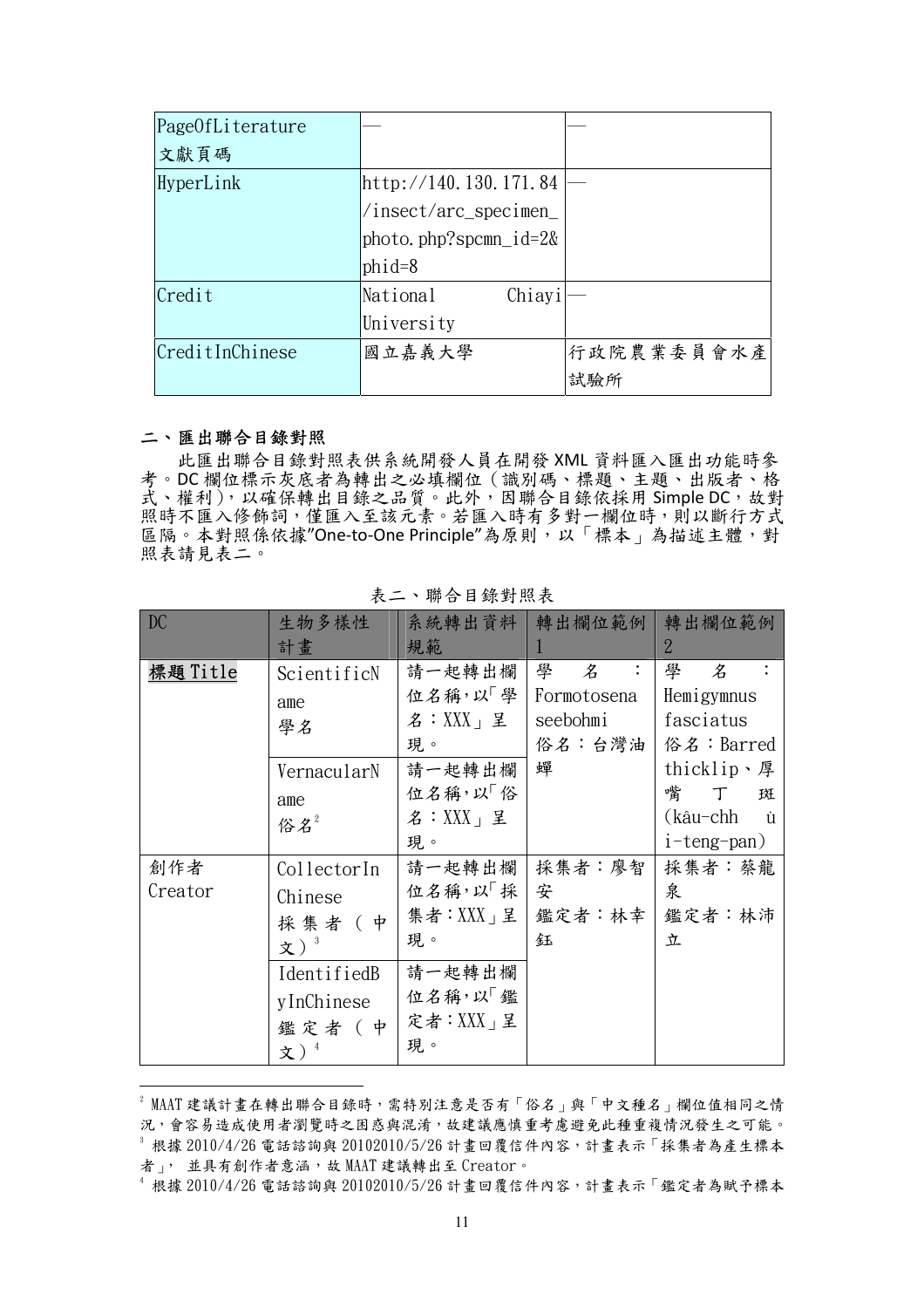| DC                      | 生物多樣性       | 系統轉出資料                      | 轉出欄位範例  | 轉出欄位範例         |
|-------------------------|-------------|-----------------------------|---------|----------------|
|                         | 計畫          | 規範                          |         | $\overline{2}$ |
| 主題 Subject <sup>5</sup> | KingdomInCh | 請一起轉出欄                      | 界:動物界   | 種:條紋厚唇         |
|                         | inese       | 位名稱,以                       | 門:節肢動物  | 魚              |
|                         | 界(中文)       | 「界: XXX」呈                   | 門       |                |
|                         |             | 現。                          | 綱:昆蟲綱   |                |
|                         | PhylumInChi | 請一起轉出欄                      | 目:半翅目   |                |
|                         | nese        | 位名稱,以                       | 科:蟬科    |                |
|                         | 門 (中文)      | 「門:XXX」呈                    | 種:台灣爺蟬  |                |
|                         |             | 現。                          |         |                |
|                         | ClassInChin | 請一起轉出欄                      |         |                |
|                         | ese         | 位名稱,以                       |         |                |
|                         | 綱(中文)       | $\lceil$ 綱 : XXX $\lceil$ 呈 |         |                |
|                         |             | 現。                          |         |                |
|                         | OrderInChin | 請一起轉出欄                      |         |                |
|                         | ese         | 位名稱,以                       |         |                |
|                         | 目 (中文)      | 「目: XXX」呈                   |         |                |
|                         |             | 現。                          |         |                |
|                         | FamilyInChi | 請一起轉出欄                      |         |                |
|                         | nese        | 位名稱,以                       |         |                |
|                         | 科 (中文)      | 「科: XXX」呈                   |         |                |
|                         |             | 現。                          |         |                |
|                         | GenusInChin | 請一起轉出欄                      |         |                |
|                         | ese         | 位名稱,以                       |         |                |
|                         | 屬 (中文)      | 「屬:XXX」呈                    |         |                |
|                         |             | 現。                          |         |                |
|                         | SpeciesName | 請一起轉出欄                      |         |                |
|                         | InChinese   | 位名稱,以<br>「種:XXX」呈           |         |                |
|                         | 中文種名        | 現。                          |         |                |
| 描述                      | CollectingM | 請一起轉出欄                      | 採集方法:掬  | 採集方法:流         |
| Description             | ethodInChin | 位名稱,以「採                     | 網       | 刺網             |
|                         |             | 集方法: $XX_1$                 | 性別:male | 生活史時期:         |
|                         | ese         | 呈現。                         | 生活史時期:  | ad             |
|                         | 採集方法 (中     |                             | adult   | 製備過程:福         |
|                         | 文)          |                             |         | 製備過程:乾 馬林固定異丙  |
|                         | SexInChines | 請一起轉出欄                      |         |                |

物種意義者」, 並具有創作者意涵,故 MAAT 建議轉出至 Creator。

 $\overline{a}$ 

s<br>比欄位 MAAT 在觀察範例時,發現各館在著錄物種分類欄位群時有詳簡不一之情況,如範例一 完整著錄「界…種」欄位的資訊,但範例二僅著錄「種」欄位的資訊,建議生物多樣性資料庫可 建立著錄(或匯入)規範,針對欄位填寫方式進行規範與統一,並要求各匯入計畫遵循此一規範, 以達到資料的一致化,以及提昇生物多樣性資料庫的資料品質與檢索效率。(提醒:除了這個問 題之外,聯合目錄會用「界到種」【請參考聯合目錄的「主題分類」頁】的分類階層做主題分類 蒐尋,計畫若不提供資料則無法將記錄納入此一分類樹。) 6 同註 2。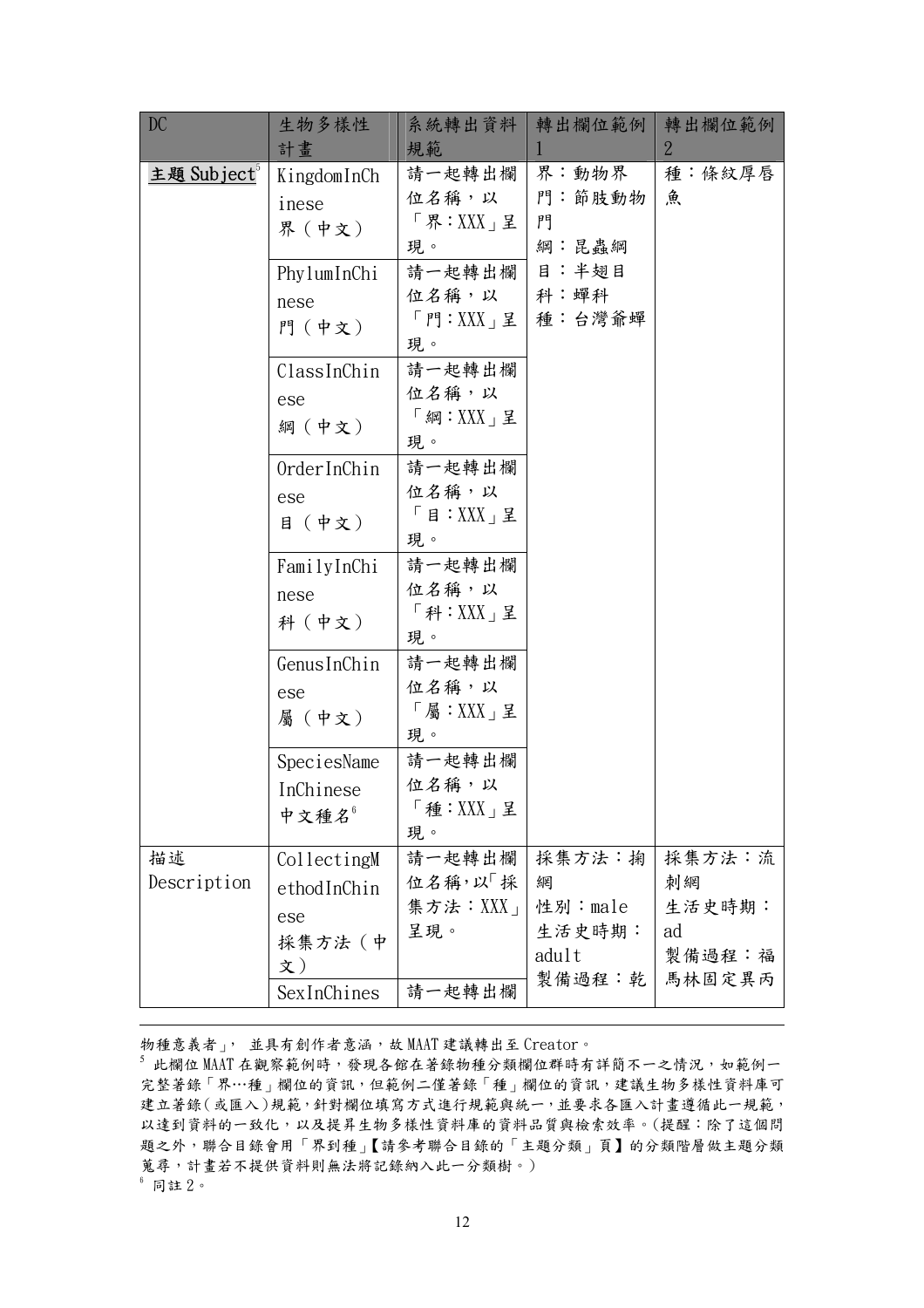| DC                      | 生物多樣性<br>計畫                               | 系統轉出資料<br>規範                                                 | 轉出欄位範例<br>1                                    | 轉出欄位範例<br>$\overline{2}$                       |
|-------------------------|-------------------------------------------|--------------------------------------------------------------|------------------------------------------------|------------------------------------------------|
|                         | e<br>性别(中文)                               | 位名稱,以「性<br>別: $XXX_{\perp}$ 呈<br>現。                          | 燥/針插                                           | 醇浸漬、全魚                                         |
|                         | LifeStage<br>生活史時期                        | 請一起轉出欄<br>位名稱,以「生<br>活史時期:<br>$XXX$ 」呈現。                     |                                                |                                                |
|                         | Preparation<br>sInChinese<br>製備過程(中<br>文) | 請一起轉出欄<br>位名稱,以「製<br>備過程:XXX」<br>呈現。                         |                                                |                                                |
| 出版者<br><u>Publisher</u> | CreditInChi<br>nese <sup>8</sup>          | 請直接轉出資<br>料值。                                                | 國立嘉義大學                                         | 行政院農業委<br>員會水產試驗<br>所                          |
| 貢獻者<br>Contributor      |                                           |                                                              |                                                |                                                |
| 日期 Date                 | EarliestDat<br>eCollected<br>最早採集日<br>期   | 請一起轉出欄<br>位名稱,以「最<br>早採集日期:<br>$YYYY-MM-DD1$<br>呈現。』         | 最早採集日<br>期:<br>$2005 - 05 - 06$<br>最晚採集日<br>期: | 最早採集日<br>期:<br>$2005 - 10 - 05$<br>最晚採集日<br>期: |
|                         | LatestDateC<br>ollected<br>最近採集日<br>期     | 請一起轉出欄<br>位名稱,以「最<br>晚採集日期:<br>$YYYY-MM-DD_1$<br>呈現。 $^{10}$ | $2005 - 05 - 06$<br>鑑定日期:<br>$2010 - 01 - 20$  | $2005 - 10 - 05$<br>鑑定日期:<br>$2005 - 10 - 05$  |
|                         | DateIdentif<br>ied<br>鑑定年月日               | 請一起轉出欄<br>位名稱,以「鑑<br>定日期:<br>YYYY-MM-DD 」<br>呈現。 $^{11}$     |                                                |                                                |

 7 此欄位 MAAT 在觀察範例時,發現有意義相同但描述方式不一之情況(如範例 1 與範例 2 皆為 adult),建議計畫可建立控制詞彙表,針對欄位填寫方式進行規範與統一,以達到資料的一致化。  $^8$  因「出版者」為轉出聯合時之必填欄位,MAAT 建議計畫在轉出資料至聯合目錄前,需謹慎確 認各館提供之欄位資料中是否確實填寫此欄位資訊。

 $^{\circ}$  此欄位 MAAT 在觀察範例時,發現有標示格式不一之情況,MAAT 建議統一以 ISO ISO8601 日期 格式(YYYY-MM-DD)呈現。

<sup>10</sup> 原計畫欄位翻譯為「最近採集日期」,MAAT 建議採用「最晚採集日期」,且在觀察範例時,發 現有標示格式不一之情況,建議統一以 ISO ISO8601 日期格式(YYYY-MM-DD)呈現。

 $11$  原計畫欄位翻譯為「鑑定年月日」, MAAT 建議採用「鑑定日期」以一致化日期呈現方式, 且 MAAT 在觀察範例時,發現有標示格式不一之情況,建議統一以 ISO ISO8601 日期格式(YYYY-MM-DD) 呈現。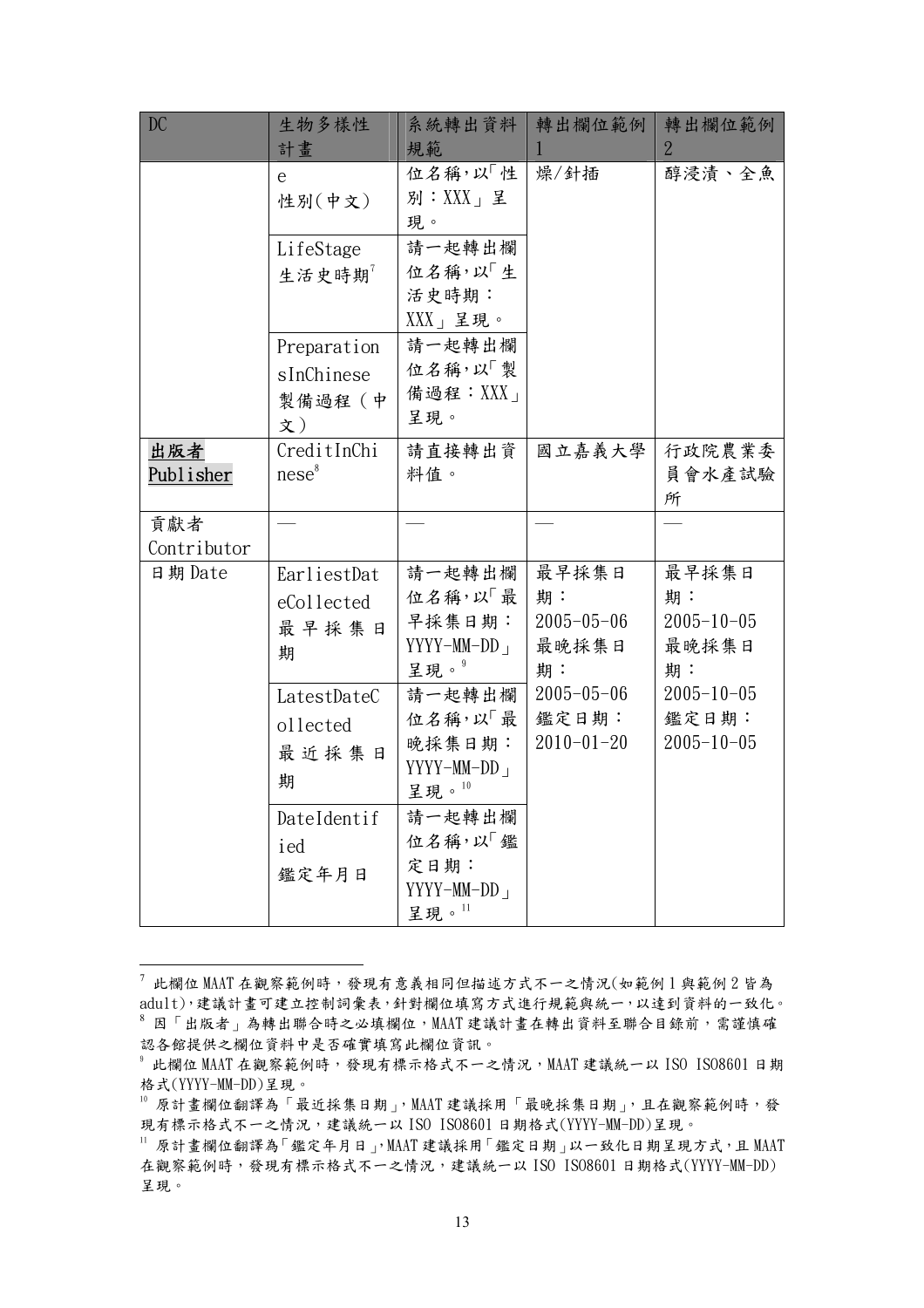| <b>DC</b>                     | 生物多樣性       | 系統轉出資料      | 轉出欄位範例         | 轉出欄位範例         |
|-------------------------------|-------------|-------------|----------------|----------------|
|                               | 計畫          | 規範          |                | $\overline{2}$ |
| 型式 Type                       |             | 請以預設值轉      | 型式:實體物         | 型式:實體物         |
|                               |             | 出,以「型式:     | 件              | 件              |
|                               |             | 實體物件」呈      | 資料基底:          |                |
|                               |             | 現 $^{12}$ 。 | Preserved      |                |
|                               | Basis0fReco | 請一起轉出欄      | Specimen       |                |
|                               | rd          | 位名稱,以「資     |                |                |
|                               | 資料基底        | 料基底:XXX」    |                |                |
|                               |             | 呈現。         |                |                |
| 格式 Format <sup>13</sup>       | AttributesI | 請直接轉出資      | 翅展 190mm       | 240            |
|                               | nChinese    | 料值。         |                | TL             |
|                               | 屬性 (中文)     |             |                | 70             |
| 識別碼                           | CatalogNumb | 請直接轉出資      | S <sub>2</sub> | FRIP21340      |
| Identifier <sup>14</sup>      | er          | 料值。         |                |                |
|                               | 編目號         |             |                |                |
|                               | CollectionC |             |                |                |
|                               | ode         |             |                |                |
|                               | 館藏代碼        |             |                |                |
| 來源 Source                     |             |             |                |                |
| 關聯                            |             |             |                |                |
| Relation                      |             |             |                |                |
| 語言                            |             |             |                |                |
| Language                      |             |             |                |                |
| 涵蓋<br>範<br>圍                  | CountyInChi | 請一起轉出欄      | 縣:台南縣          | 位置:台東,         |
| $\text{Coverage}^{\text{15}}$ | nese        | 位名稱,以       | 位置:崁頭山         | 成功             |
|                               | 縣(中文)       | 「縣: XXX」    | 孚佑仙公廟          | 十進位緯度:         |
|                               |             | 呈現。         | 十進位緯度:         | N: 23.05       |
|                               | LocalityInC | 請一起轉出欄      | N: 23.329755   | 十進位經度:         |

 $\overline{a}$ 

 $^{12}$  建議至少採用一個 DCMI 建議的詞彙,因描述主體為「標本」,故以「實體物件」著錄。<br> $^{13}$  此欄位 MAAT 在觀察範例時發現有描述方式不一之情況,部份範例不易直接由內容判讀資訊(如 範例 2), MAAT 建議計畫可進一步提供附註解釋,使一般大眾在聯合目錄瀏覽時皆能了解該欄位 內容之意涵。且「格式」為轉出聯合時之必填欄位,MAAT 建議計畫在轉出資料至聯合目錄前, 需謹慎確認各館提供之欄位資料中是否確實填寫此欄位資訊。

<sup>14</sup> 根據 2010/5/26 計畫回覆信件內容,計畫表示「目前大部分館號和編目號在各館中均是合併的 情況,故會合併此二欄位對應至 Identifier」, MAAT 建議計書在合併轉出識別碼時,需特別注 意並避免因欄位之合併,而可能造成不同館別的標本會有相同識別碼之情況。此外,由於各館產 生識別碼的機制不一,如範例 1 中「真正的」的識別碼是否應包含「機構代碼」一段?建議生物 多樣性資料庫應思考解決的方法。

<sup>15</sup> MATT 在觀察範例時發現,各館於「涵蓋範圍」所使用的欄位與內容有詳簡不一的情況(如範例 1 使用「縣」與「位置」兩個欄位,並著錄至仙公廟;範例 2 則僅使用「位置」並僅著錄至鄉鎮。 ),建議生物多樣性資料庫可建立著錄(或匯入)規範,針對欄位填寫方式進行規範與統一,並 要求各匯入計畫遵循此一規範,以達到資料的一致化,以及提昇生物多樣性資料庫的資料品質與 檢索效率。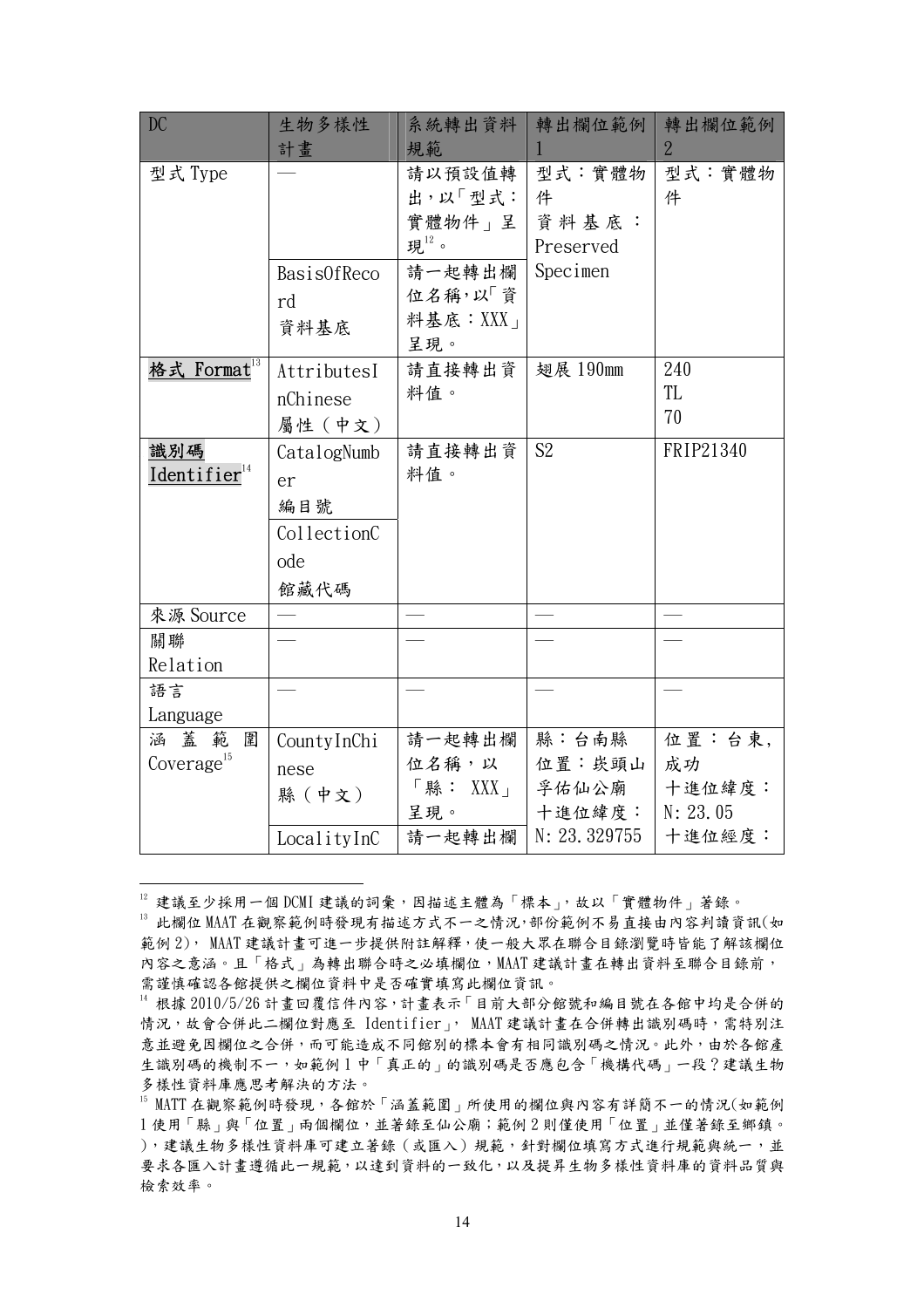| DC        | 生物多樣性<br>計畫                   | 系統轉出資料<br>規範                                         | 轉出欄位範例                  | 轉出欄位範例<br>2           |
|-----------|-------------------------------|------------------------------------------------------|-------------------------|-----------------------|
|           | hinese<br>位置 (中文)             | 位名稱,以「位<br>置: $XXX_+$ 呈<br>現。                        | 十進位經度:<br>E: 120.508267 | E: 121.22             |
|           | DecimalLati<br>tude<br>十進位緯度  | 請一起轉出欄<br>位名稱,以一十<br>進位緯度:<br>$N: XXX_1 20.5$<br>16  |                         |                       |
|           | DecimalLong<br>itude<br>十進位經度 | 請一起轉出欄<br>位名稱,以「十<br>進位經度:<br>$E: XXX + 12$ 現。<br>17 |                         |                       |
| 權利 Rights | CreditInChi<br>$18$ nese      | 請直接轉出資<br>料值。                                        | 國立嘉義大學                  | 行政院農業委<br>員會水產試驗<br>所 |

 $\overline{a}$ 

<sup>16</sup> 原範例值無法判斷南北緯,為避免使用者於聯合目錄瀏覽時造成疑惑,MAAT 建議於欄位名稱 一同轉出「十進位緯度:N:XXX」。且聯合目錄為提供一般大眾使用,台灣現行座標系統相當複雜, 大眾多不瞭解其脈絡(如範例 2 原始為二度分帶值),MAAT 建議在轉出時僅轉出「經緯度」座標 格式,或可自行使用座標轉換程式(如:http://www.sunriver.com.tw/taiwanmap/grid\_tm2\_ convert.php)將原始座標值轉換為「經緯度」座標格式值(如範例 2)後進行轉出。  $17$  同註  $15$ 。

<sup>18</sup> D<br>18 因「權利」為轉出聯合時之必填欄位, MAAT 建議計畫在轉出資料至聯合目錄前, 需謹慎確認 各館提供之欄位資料中是否確實填寫此欄位資訊。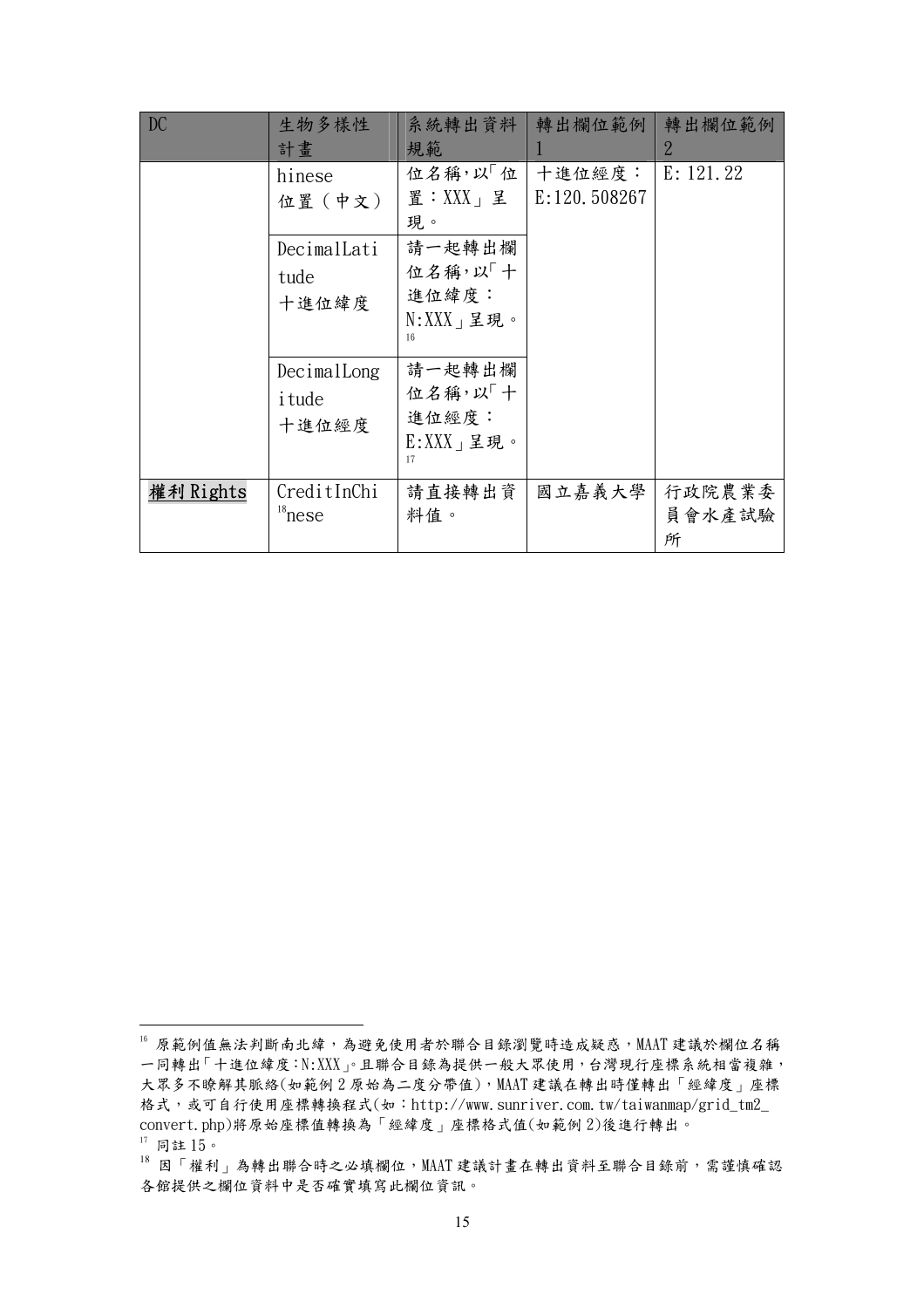### 三、匯出聯合目錄網頁樣式

下列為資料對照至聯合目錄後,聯合目錄檢索結果之顯示版面。若無資料匯入的 欄位,聯合目錄則不會顯示,請見表三。

| 學名:Formotosena seebohmi |                   |
|-------------------------|-------------------|
| 俗名:台灣油蟬                 |                   |
|                         | <b>HIADDER</b>    |
| 後設資料                    | 網站連結              |
| 資料識別:                   | 連結到原始資料 (您即將開啟新視窗 |
| S <sub>2</sub>          | 離開本站)             |
| 資料類型:                   |                   |
| 型式:實體物件                 | 引用這筆典藏            |
| 資料基底:Preserved Specimen | 引用資訊              |
| 著作者:                    |                   |
| 採集者:廖智安                 |                   |
| 鑑定者:林幸鈺                 | 引用連結              |
| 主題與關鍵字:                 |                   |
| 界:動物界                   |                   |
| 門:節肢動物門                 |                   |
| 綱:昆蟲綱                   |                   |
| 目:半翅目                   |                   |
| 科:蟬科                    |                   |
| 種:台灣爺蟬                  |                   |
| 描述:                     |                   |
| 採集方法:掬網                 |                   |
| 性別:male                 |                   |
| 生活史時期: adult            |                   |
| 製備過程:乾燥/針插              |                   |

表三、聯合目錄網頁範例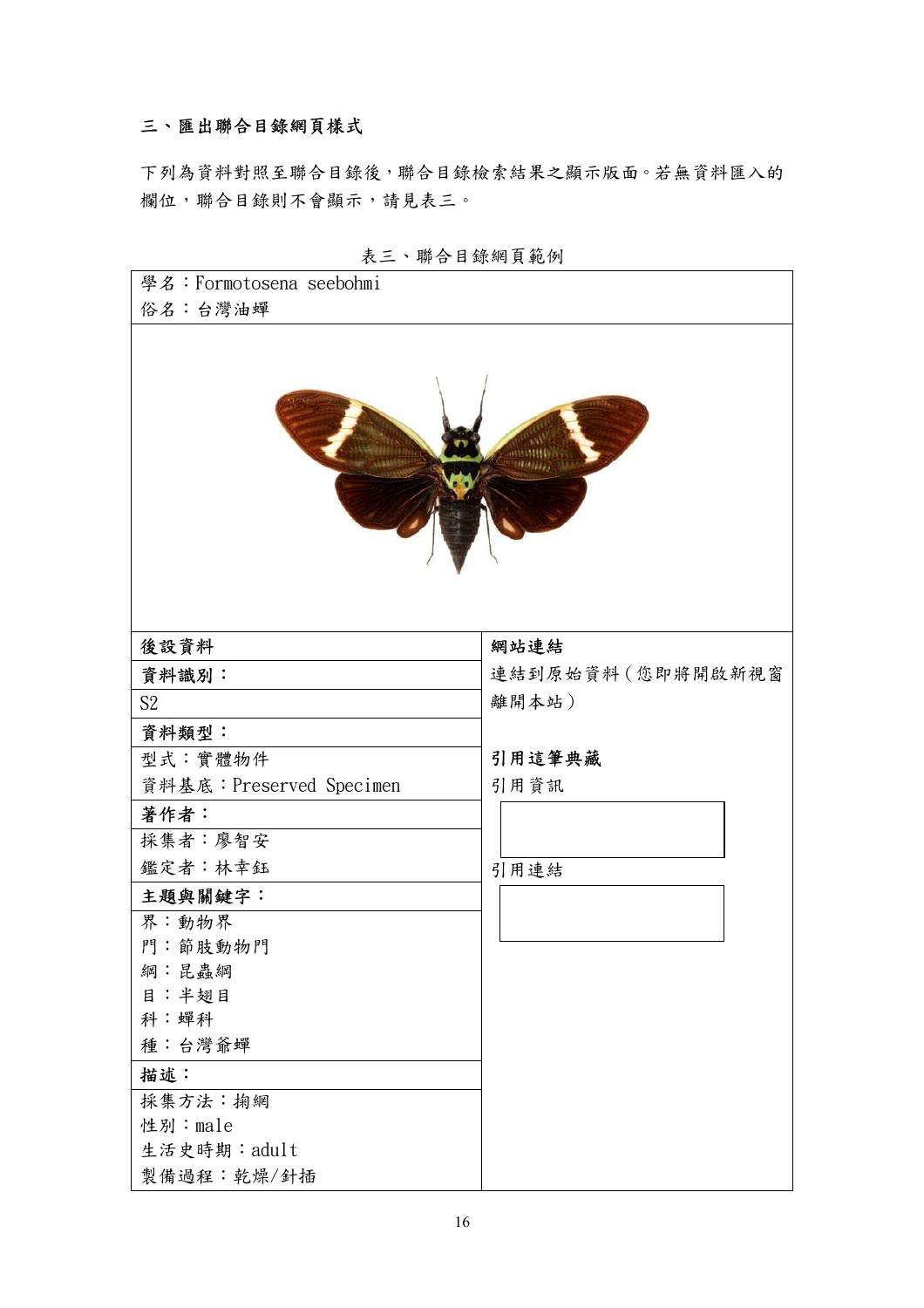| 出版者:                |
|---------------------|
| 國立嘉義大學              |
| 日期:                 |
| 最早採集日期: 2005-05-06  |
| 最晚採集日期: 2005-05-06  |
| 鑑定日期: 2010-01-20    |
| 格式:                 |
| 翅展 190mm            |
| 涵蓋範圍:               |
| 縣:台南縣               |
| 位置: 崁頭山孚佑仙公廟        |
| 十進位緯度: N: 23.329755 |
| 十進位經度: E:120.508267 |
| 管理權:                |
| 國立嘉義大學              |

學名:Hemigymnus fasciatus ·<br>俗名:Barred thicklip、厚嘴丁斑(kâu-chhùi-teng-pan)



| 後設資料      |  |
|-----------|--|
| 資料識別:     |  |
| FRIP21340 |  |
| 資料類型:     |  |
| 型式:實體物件   |  |
| 著作者:      |  |
| 採集者:蔡龍泉   |  |

鑑定者:林沛立

主題與關鍵字:

#### 網站連結

連結到原始資料(您即將開啟新視窗 離開本站)

引用這筆典藏

引用資訊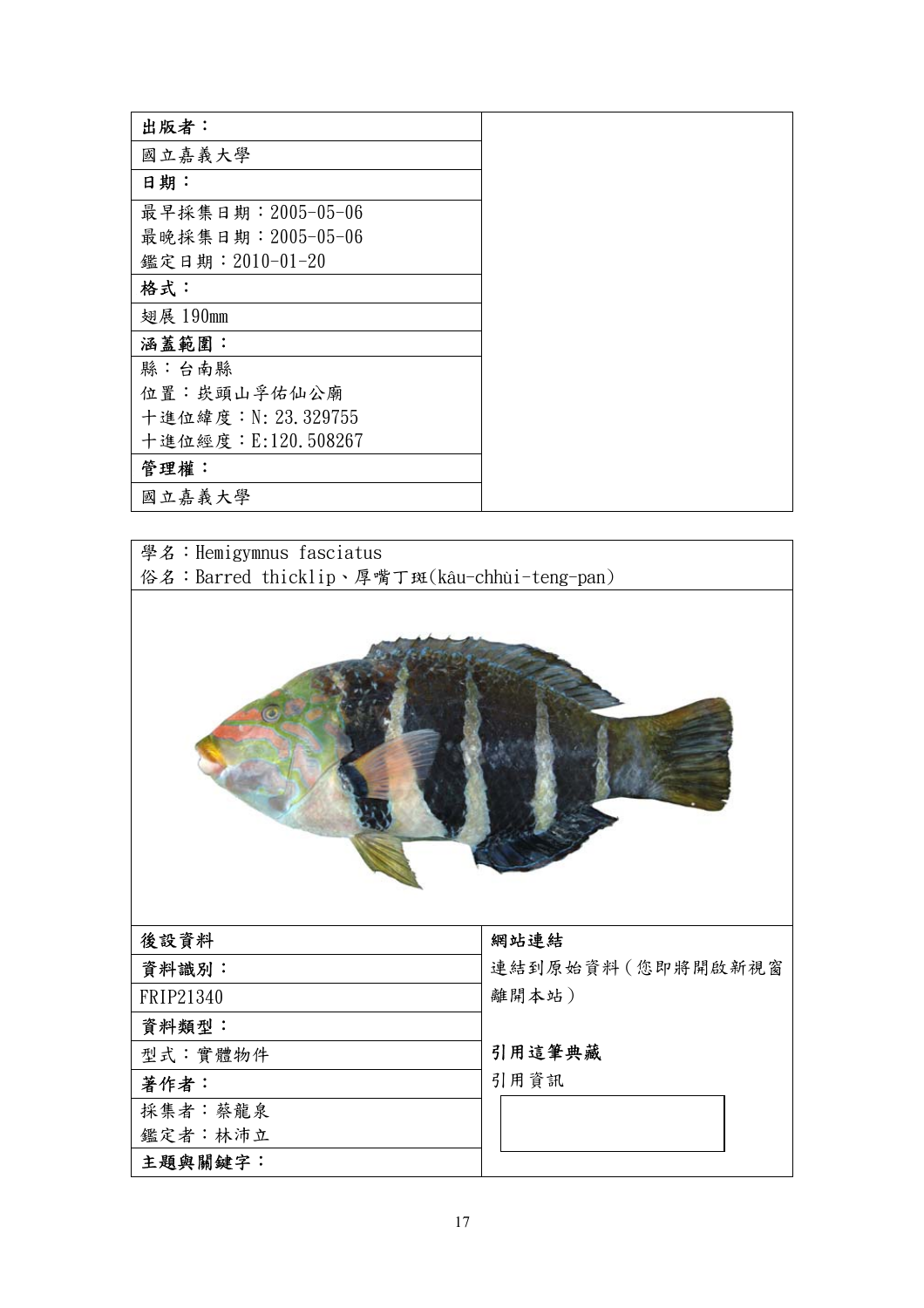| 種:條紋厚唇魚            | 引用連結 |
|--------------------|------|
| 描述:                |      |
| 採集方法:流刺網           |      |
| 生活史時期:ad           |      |
| 製備過程:福馬林固定異丙醇浸漬、全魚 |      |
| 出版者:               |      |
| 行政院農業委員會水產試驗所      |      |
| 日期:                |      |
| 最早採集日期: 2005-10-05 |      |
| 最晚採集日期: 2005-10-05 |      |
| 鑑定日期: 2005-10-05   |      |
| 格式:                |      |
| 240                |      |
| TL                 |      |
| 70                 |      |
| 涵蓋範圍:              |      |
| 位置:台東, 成功          |      |
| 十進位緯度: N: 23.05    |      |
| 十進位經度: E: 121.22   |      |
| 管理權:               |      |
| 行政院農業委員會水產試驗所      |      |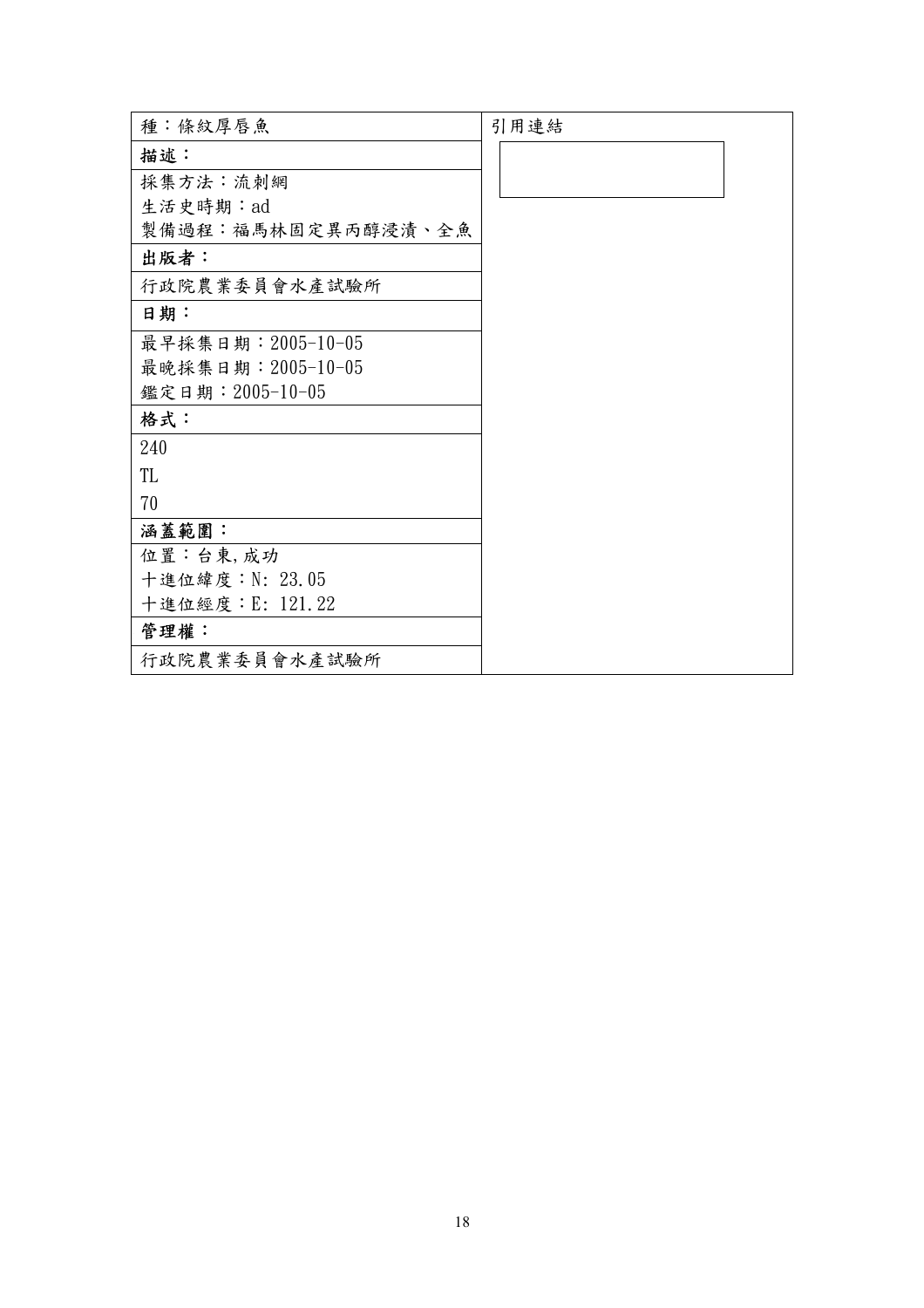#### 四、Dublin Core 對照

 $\overline{a}$ 

DC 是由 The Dublin Core Metadata Initiative(DCMI)所研發,為一組具簡單性、 普遍性、延展性、國際性的後設資料元素,用以描述廣泛的網路資源,作為跨學 科領域資源分享的交換格式。透過 DC 對照,不同典藏機構可以達到彼此交換、 共享典藏品資訊之目標。本對照表主要依據 2008 年發佈的 Dublin Core Metadata Element Set, Version 1.1,並依據" One-to-One Principle "為原則,以「標 本」為描述主體。19因台灣生物多樣性機構整合國內各生物標本典藏單位資源, 並以 Darwin Core 做為欄位整合對照標準,本次需求為針對 Darwin Core 部份進 行比對,故非 Darwin Core 詞彙部分暫不比對,並以「○」顯示。聯合目錄主要為 提供大眾瀏覽使用,因 Darwin Core 欄位資訊豐富,許多欄位屬於專業性資訊內 容;而在欄位範例中,也發現有相同資訊性質區分為中文與英文兩個欄位之情況,經詢 問計畫後在這些欄位中僅轉出中文欄位部份2,這些欄位將以「●」顯示,並建議讓使 用者連回計畫網站觀看,不比對至聯合目錄。非「標本」描述主體範圍內之欄位,以「◎」 顯示,亦不比對至聯合目錄。

| 欄位名稱                 | 計畫提供 DC 比對 | MAAT 建議 DC 比對 |  |  |
|----------------------|------------|---------------|--|--|
| 物種分類                 |            |               |  |  |
| HigherTaxon          | Subject    |               |  |  |
| 高階分類群                |            |               |  |  |
| HigherTaxonInChinese | Subject    |               |  |  |
| 高階層分類群(中文)           |            |               |  |  |
| Kingdom              | Subject    |               |  |  |
| 界                    |            |               |  |  |
| KingdomInChinese     | Subject    | Subject       |  |  |
| 界(中文)                |            |               |  |  |
| Phylum               | Subject    |               |  |  |
| 門                    |            |               |  |  |
| PhylumInChinese      | Subject    | Subject       |  |  |
| 門 (中文)               |            |               |  |  |
| Class                | Subject    |               |  |  |
| 綱                    |            |               |  |  |
| ClassInChinese       | Subject    | Subject       |  |  |
| 綱(中文)                |            |               |  |  |
| SubClass             | Subject    |               |  |  |

 $^{19}$  根據 2010/4/26 電話諮詢紀錄, 計畫確認本次對照範圍為出現紀錄裡的標本資訊 Darwin Core 與 DC 的比對,描述對象為「標本」。<br>20 根據 2010/5/26 計書回覆信件內容,計書表示「預設應只匯出中文資料及必要的英文 fact 資

料。英文資料有數位文化入口網負責」。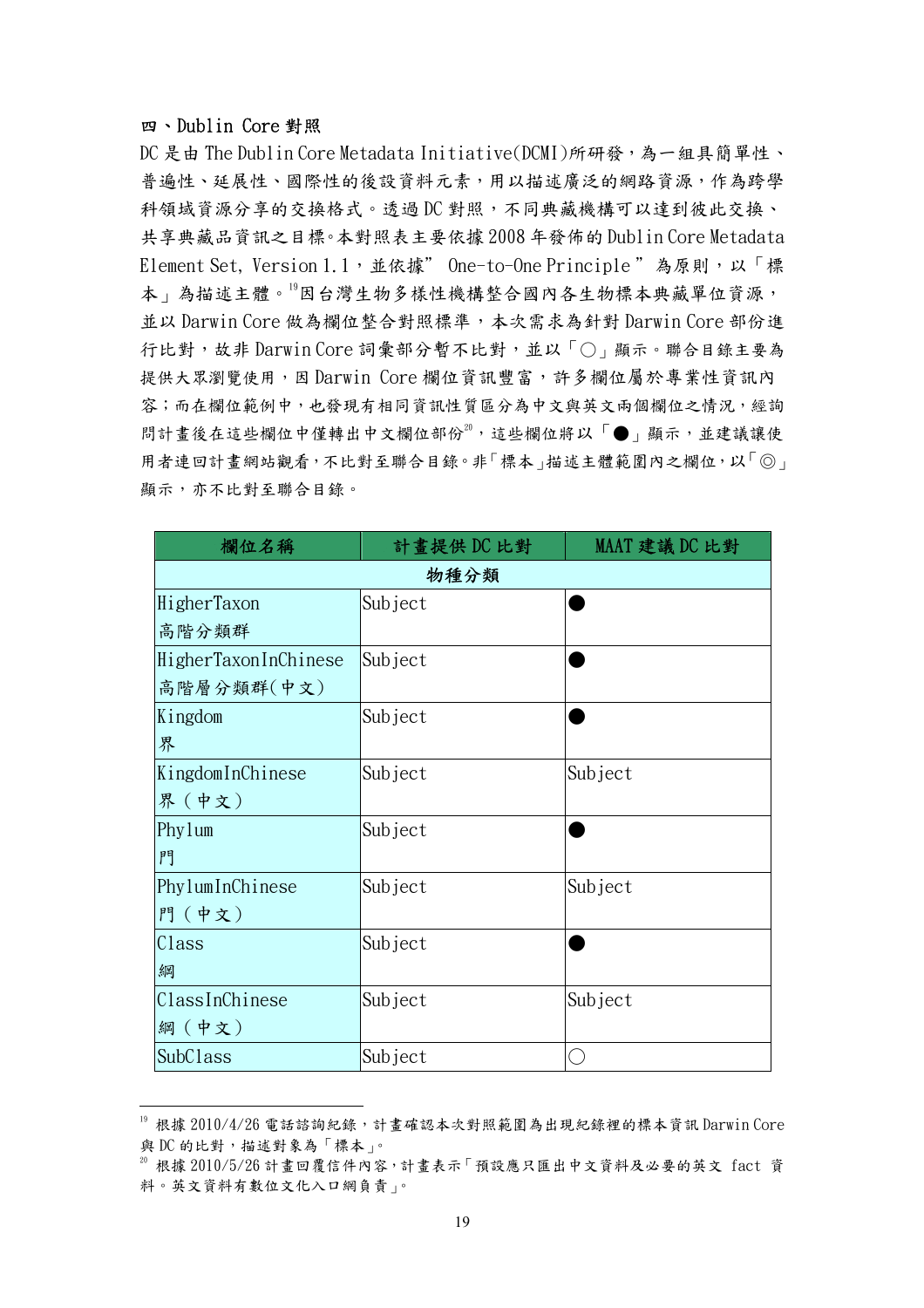| 亞網                   |         |                |
|----------------------|---------|----------------|
| SubClassInChinese    | Subject | С              |
| 亞網(中文)               |         |                |
| 0rder                | Subject |                |
| 目                    |         |                |
| OrderInChinese       | Subject | Subject        |
| 目 (中文)               |         |                |
| SuperFamily          | Subject | $(\ )$         |
| 總科                   |         |                |
| SuperFamilyInChinese | Subject | $(\ )$         |
| 總科 (中文)              |         |                |
| Family               | Subject |                |
| 科                    |         |                |
| FamilyInChinese      | Subject | Subject        |
| 科 (中文)               |         |                |
| SubFamily            | Subject |                |
| 亞科                   |         |                |
| SubFamilyInChinese   | Subject | $\bigcirc$     |
| 亞科 (中文)              |         |                |
| Genus                | Subject |                |
| 屬                    |         |                |
| GenusInChinese       | Subject | Subject        |
| 屬(中文)                |         |                |
| SpeciesNameInChinese | Title   | Subject        |
| 中文種名                 |         |                |
| SpecificEpithet      | Subject |                |
| 種小名                  |         |                |
| InfraspecificRank    | Subject |                |
| 種下階層                 |         |                |
| InfraspecificEpithet | Subject |                |
| 種下名                  |         |                |
| Subspecies           | Subject |                |
| 亞種名                  |         |                |
| AuthorSubspecies     | Subject | $\circledcirc$ |
| 亞種命名者                |         |                |
| Variety              | Subject | ι.             |
| 變種名                  |         |                |
| AuthorVariety        | Subject |                |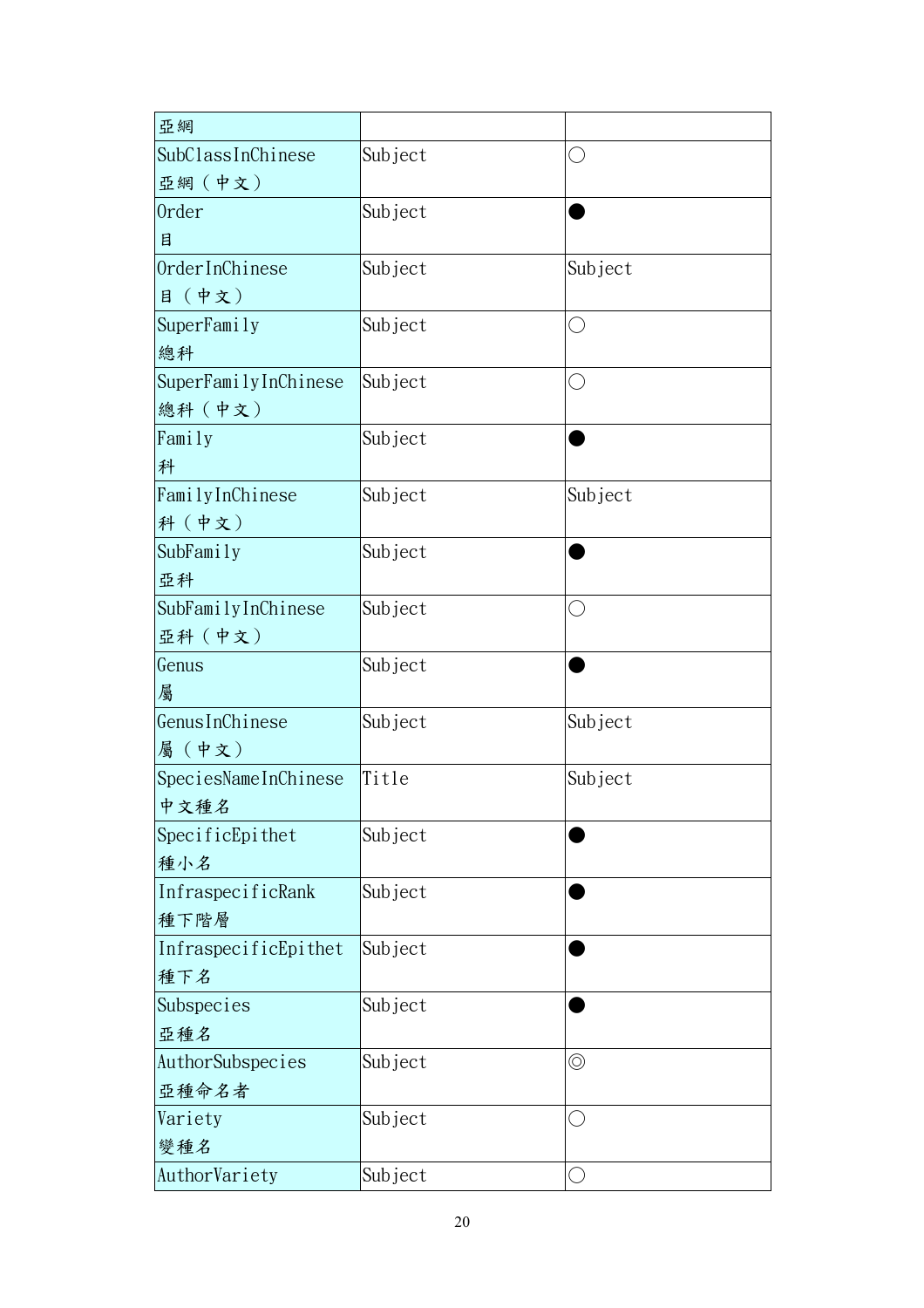| 變種命名者                       |             |                |  |  |
|-----------------------------|-------------|----------------|--|--|
| 物種名稱                        |             |                |  |  |
| ScientificName              | Title       | Title          |  |  |
| 學名                          |             |                |  |  |
| VernacularName              | Title       | Title          |  |  |
| 俗名                          |             |                |  |  |
| ScientificNameRevised Title |             | C)             |  |  |
| 標本訂正後學名                     |             |                |  |  |
| Synonym                     | Subject     | $(\ )$         |  |  |
| 同種異名                        |             |                |  |  |
| Authorship                  | Subject     | $\circledcirc$ |  |  |
| 學名命名者                       |             |                |  |  |
| OriginalLiterature          | Relation    | $\circledcirc$ |  |  |
| 學名原始發表文獻                    |             |                |  |  |
| AuthorYearOfScientifi       | Date        | $\circledcirc$ |  |  |
| cName                       |             |                |  |  |
| 學名原始發表年代                    |             |                |  |  |
| NomenclaturalCode           | Description | $\circledcirc$ |  |  |
| 命名法規                        |             |                |  |  |
|                             | 地理資訊        |                |  |  |
| HigherGeography             | Coverage    |                |  |  |
| 較高階之地理區名稱                   |             |                |  |  |
| Continent                   | Coverage    |                |  |  |
| 大陸                          |             |                |  |  |
| ContinentInChinese          | Coverage    |                |  |  |
| 大陸 (中文)                     |             |                |  |  |
| WaterBody                   | Coverage    |                |  |  |
| 水域                          |             |                |  |  |
| WaterBodyInChinese          | Coverage    |                |  |  |
| 水域(中文)                      |             |                |  |  |
| IslandGroup                 | Coverage    |                |  |  |
| 島群                          |             |                |  |  |
| IslandGroupInChinese        | Coverage    |                |  |  |
| 島群(中文)                      |             |                |  |  |
| Island                      | Coverage    |                |  |  |
| 島嶼                          |             |                |  |  |
| IslandInChinese             | Coverage    |                |  |  |
| 島嶼 (中文)                     |             |                |  |  |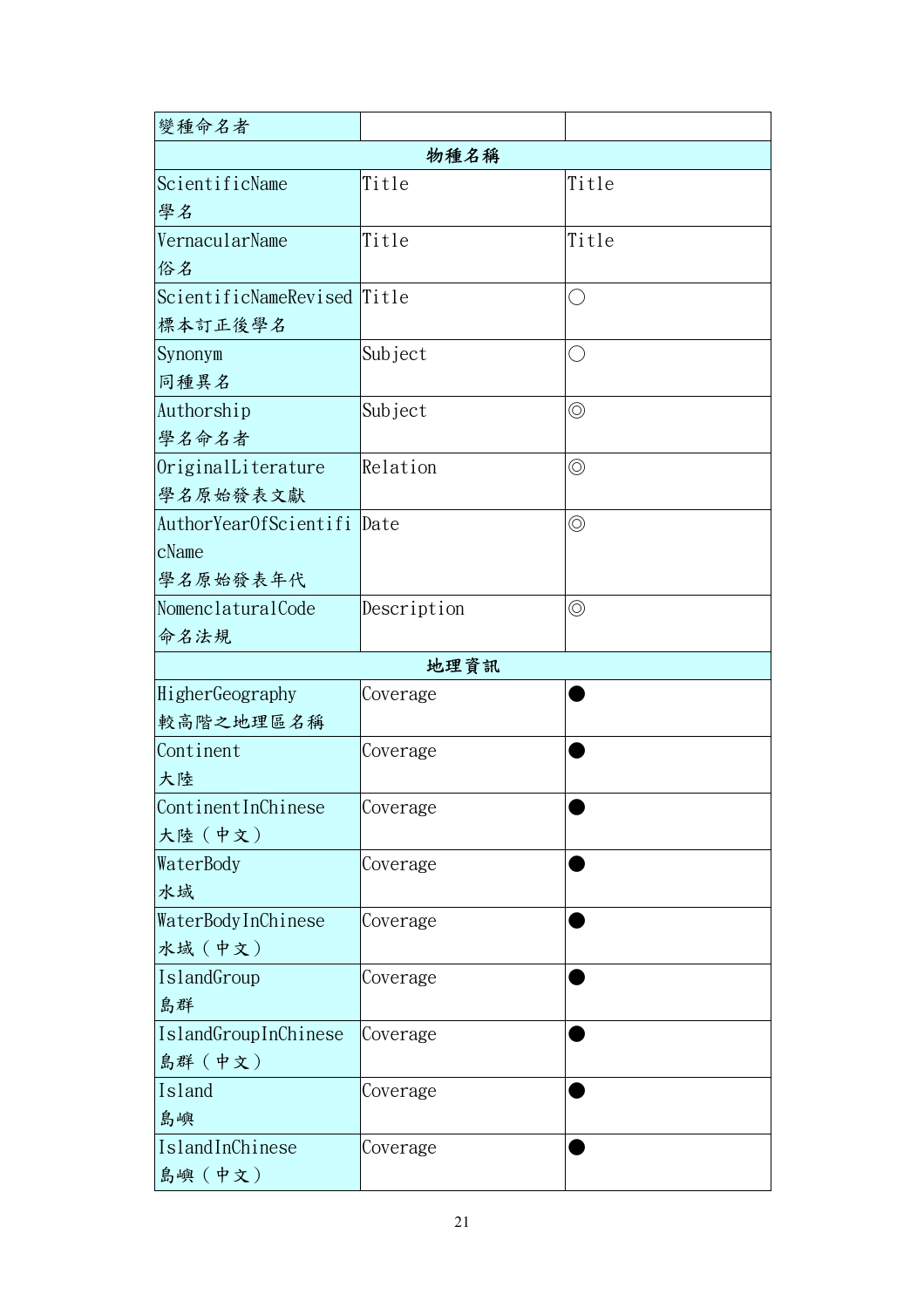| Country<br>國家                  | Coverage |          |
|--------------------------------|----------|----------|
| CountryInChinese               | Coverage |          |
| 國家(中文)<br>StateProvince        |          |          |
| 州省                             | Coverage |          |
| StateProvince                  | Coverage |          |
| 州省 (中文)                        |          |          |
| County                         | Coverage |          |
| 縣                              |          |          |
| CountyInChinese                | Coverage | Coverage |
| 縣(中文)                          |          |          |
| SubCountyCanton                | Coverage |          |
| 次縣級行政區                         |          |          |
| SubCountyCantonInChin Coverage |          |          |
| ese<br>次縣級行政區 (中文)             |          |          |
| Locality                       | Coverage |          |
| 位置                             |          |          |
| LocalityInChinese              | Coverage | Coverage |
|                                |          |          |
| 位置 (中文)                        |          |          |
| ValidDistributionFlag Coverage |          |          |
| 產地分布有效標記                       |          |          |
| AlternativeLocalityIn Coverage |          | С        |
| Chinese                        |          |          |
| 採集地(中文舊地名)                     |          |          |
| AlternativeLocality            | Coverage |          |
| 採集地(舊英拼音)                      |          |          |
| MinimumElevationInMet Coverage |          |          |
| ers<br>最小海拔                    |          |          |
| MaximumElevationInMet Coverage |          |          |
| ers                            |          |          |
| 最大海拔                           |          |          |
| VerbatimElevation              | Coverage |          |
| 字面海拔                           |          |          |
| MinimumDepthInMeters<br>最小深度   | Coverage |          |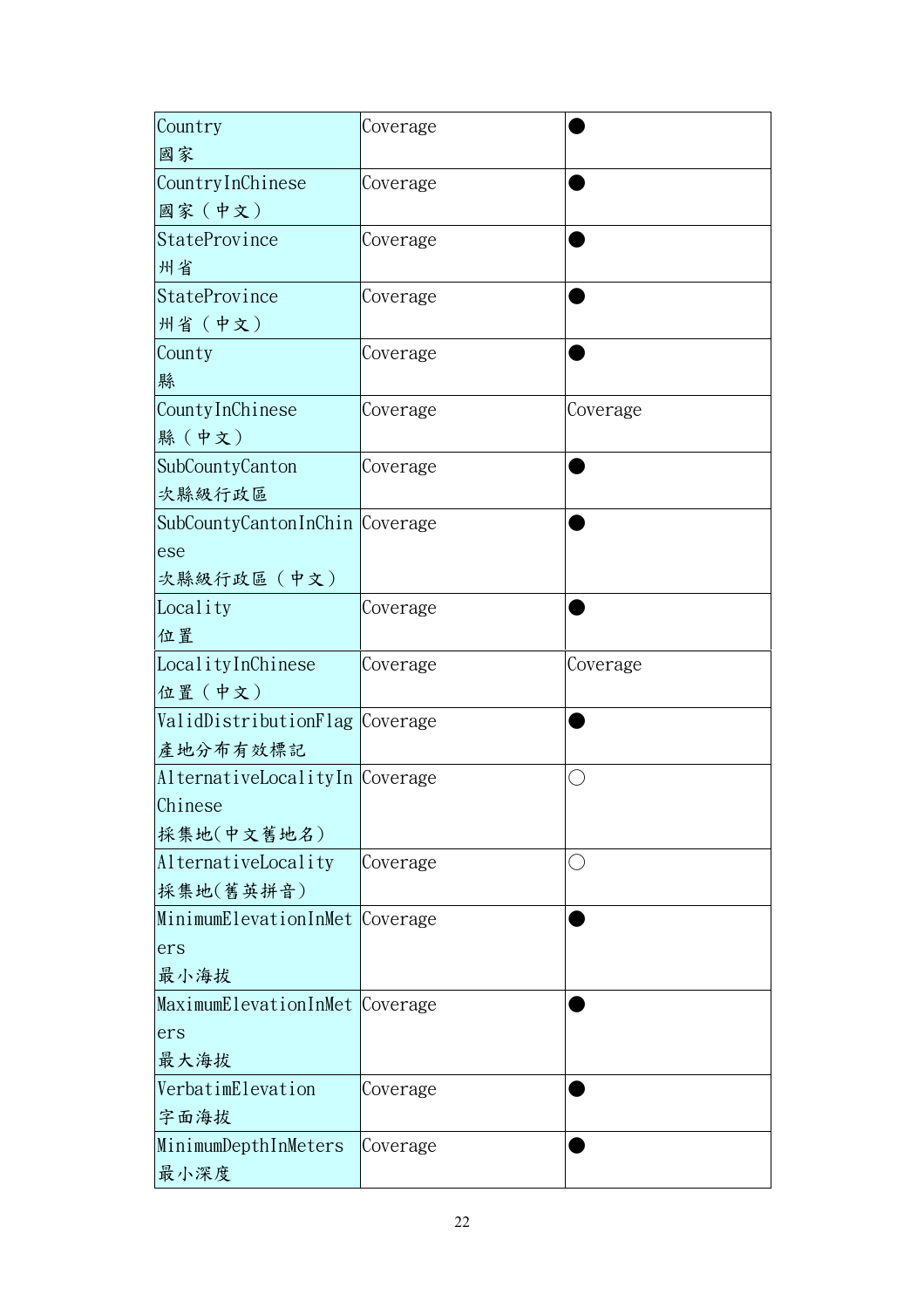| MaximumDepthInMeters           | Coverage |          |  |  |
|--------------------------------|----------|----------|--|--|
| 最大深度                           |          |          |  |  |
| VerbatimDepth                  | Coverage |          |  |  |
| 字面深度                           |          |          |  |  |
| DecimalLatitude                | Coverage | Coverage |  |  |
| 十進位緯度                          |          |          |  |  |
| DecimalLongitude               | Coverage | Coverage |  |  |
| 十進位經度                          |          |          |  |  |
| GeodeticDatum                  | Coverage |          |  |  |
| 大地基準                           |          |          |  |  |
| CoordinateUncertainty Coverage |          |          |  |  |
| InMeters                       |          |          |  |  |
| 座標誤差(公尺)                       |          |          |  |  |
| PointRadiusSpatialFit Coverage |          |          |  |  |
| 點半徑空間對應比                       |          |          |  |  |
| VerbatimCoordinates            | Coverage |          |  |  |
| 字面座標                           |          |          |  |  |
| VerbatimLatitude               | Coverage |          |  |  |
| 字面緯度                           |          |          |  |  |
| VerbatimLongitude              | Coverage |          |  |  |
| 字面經度                           |          |          |  |  |
| VerbatimCoordinateSys Coverage |          |          |  |  |
| tem                            |          |          |  |  |
| 字面座標系統                         |          |          |  |  |
| FootprintWKT                   | Coverage |          |  |  |
| WKT 分布地區形狀                     |          |          |  |  |
| FootprintSpatialFit            | Coverage |          |  |  |
| 分布地區形狀對應                       |          |          |  |  |
| GeoreferenceProtocol           | Coverage |          |  |  |
| 地理參照協定                         |          |          |  |  |
| GeoreferenceSources            | Coverage |          |  |  |
| 地理參照來源                         |          |          |  |  |
| GeoreferenceVerificat Coverage |          |          |  |  |
| ionStatus                      |          |          |  |  |
| 地理参照確認狀態                       |          |          |  |  |
| GeoreferenceRemarks            | Coverage |          |  |  |
| 地理參照註記                         |          |          |  |  |
| 採集資訊                           |          |          |  |  |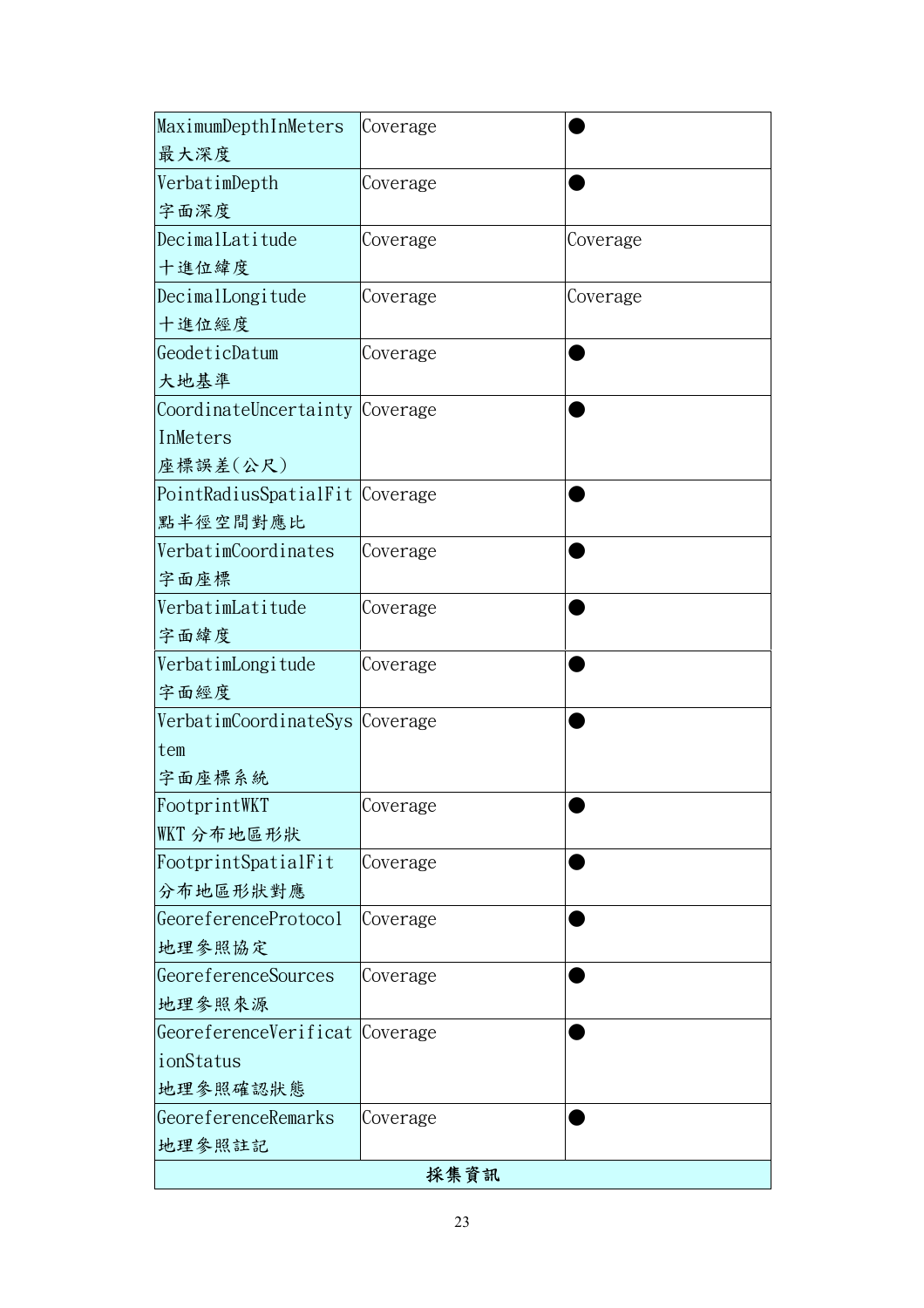| Habitat                           | Description |                |
|-----------------------------------|-------------|----------------|
| 採集環境描述                            |             |                |
| HabitatInChinese                  | Description |                |
| 採集環境描述 (中文)                       |             |                |
| CollectingMethod                  | Description |                |
| 採集方法                              |             |                |
| CollectingMethodInChi Description |             | Description    |
| nese                              |             |                |
| 採集方法 (中文)                         |             |                |
| EarliestDateCollected Date        |             | Date           |
| 最早採集日期                            |             |                |
| LatestDateCollected               | Date        | Date           |
| 最近採集日期                            |             |                |
| DayOfYear                         | Date        |                |
| 一年中之第幾天                           |             |                |
| VerbatimCollectingDat Date        |             |                |
| e                                 |             |                |
| 字面之採集日期                           |             |                |
| Collector                         | Contributor |                |
| 採集者                               |             |                |
| CollectorInChinese                | Contributor | Creator        |
| 採集者 (中文)                          |             |                |
| OtherCollector                    | Contributor |                |
| 其他採集者                             |             |                |
| OtherCollectorInChine Contributor |             |                |
| se                                |             |                |
| 其他採集者(中文)                         |             |                |
| CollectorNumber                   | Identifier  |                |
| 採集者編號                             |             |                |
| FieldNumber                       | Identifier  |                |
| 野外採集號                             |             |                |
| IndividualCount                   | Description | $\circledcirc$ |
| 個體數量                              |             |                |
| DuplicateCount                    | Description | $\circledcirc$ |
| 複份數量                              |             |                |
| 標本資訊                              |             |                |
| GlobalUniqueIdentifie Identifier  |             |                |
| $\mathbf r$                       |             |                |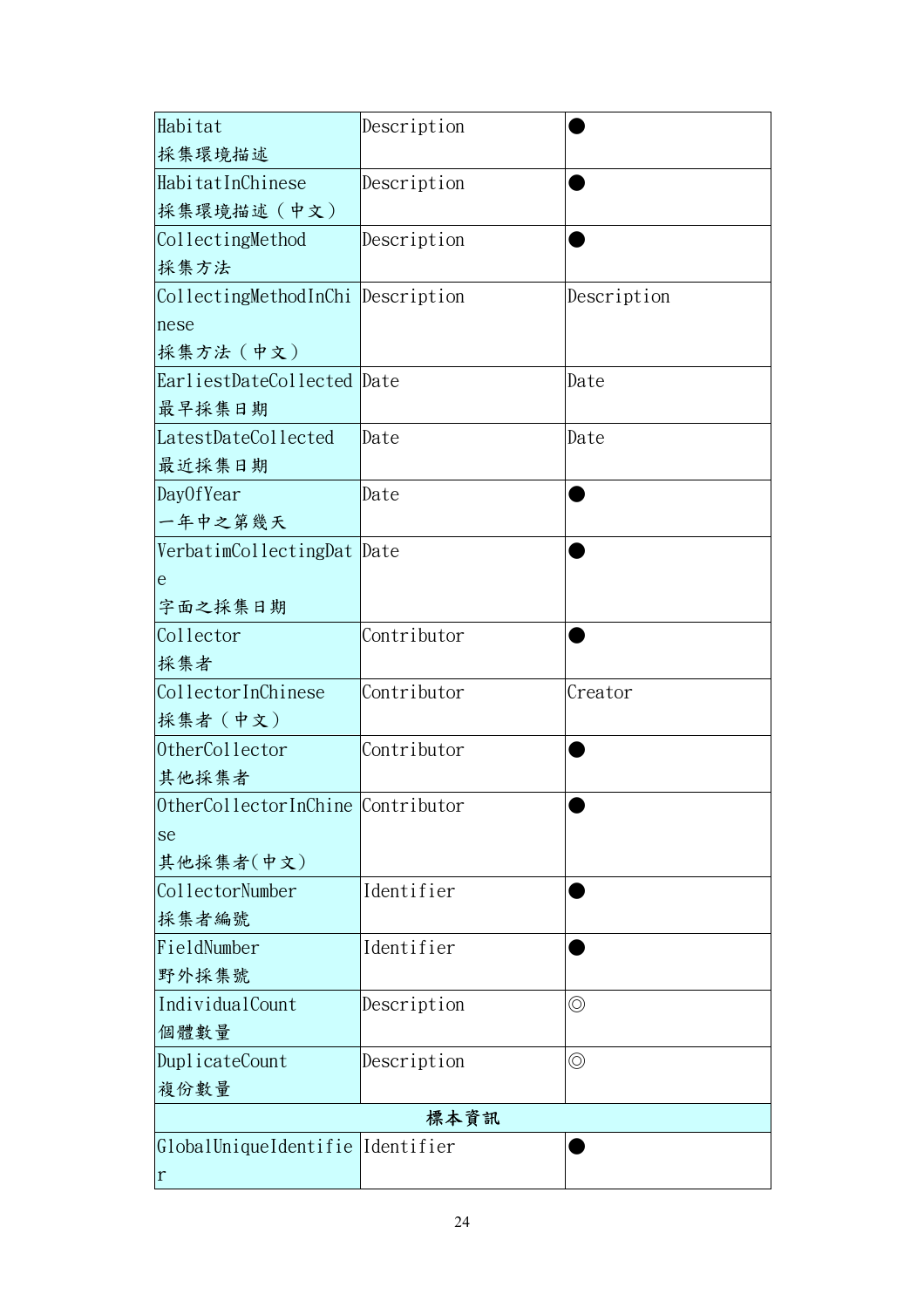| 全球唯一識別碼                        |             |                |
|--------------------------------|-------------|----------------|
| InstitutionCode                | Identifier  |                |
| 機構代碼                           |             |                |
| CollectionCode                 | Identifier  | Identifier     |
| 館藏代碼                           |             |                |
| CatalogNumber                  | Identifier  | Identifier     |
| 編目號                            |             |                |
| CatalogNumberNumeric           | Identifier  |                |
| 編目號 (數字)                       |             |                |
| 0therCatalogNumbers            | Identifier  |                |
| 其它編目號                          |             |                |
| BasisOfRecord                  | Description | Type           |
| 資料基底                           |             |                |
| AuthorBasisOfRecord            | Creator     | ( )            |
| 基底資料提供者                        |             |                |
| AuthorBasisOfRecordIn Creator  |             | ( )            |
| Chinese                        |             |                |
| 基底資料提供者 (中文)                   |             |                |
| DateBasisOfRecord              | Date        | O              |
| 基底資料提供日期                       |             |                |
| Sex                            | Description |                |
| 性別                             |             |                |
| SexInChinese                   | Description | Description    |
| 性别(中文)                         |             |                |
| LifeStage                      | Description | Description    |
| 生活史時期                          |             |                |
| Attributes                     | Description |                |
| 屬性                             |             |                |
| AttributesInChinese            | Description | Format         |
| 屬性 (中文)                        |             |                |
| ImageURL                       | Identifier  | $\circledcirc$ |
| 影像網址                           |             |                |
| RelatedInformation             | Relation    |                |
| 相關資訊                           |             |                |
| RelatedInformationInC Relation |             |                |
| hinese                         |             |                |
| 相關資訊 (中文)                      |             |                |
| IdentifiedBy                   | Creator     |                |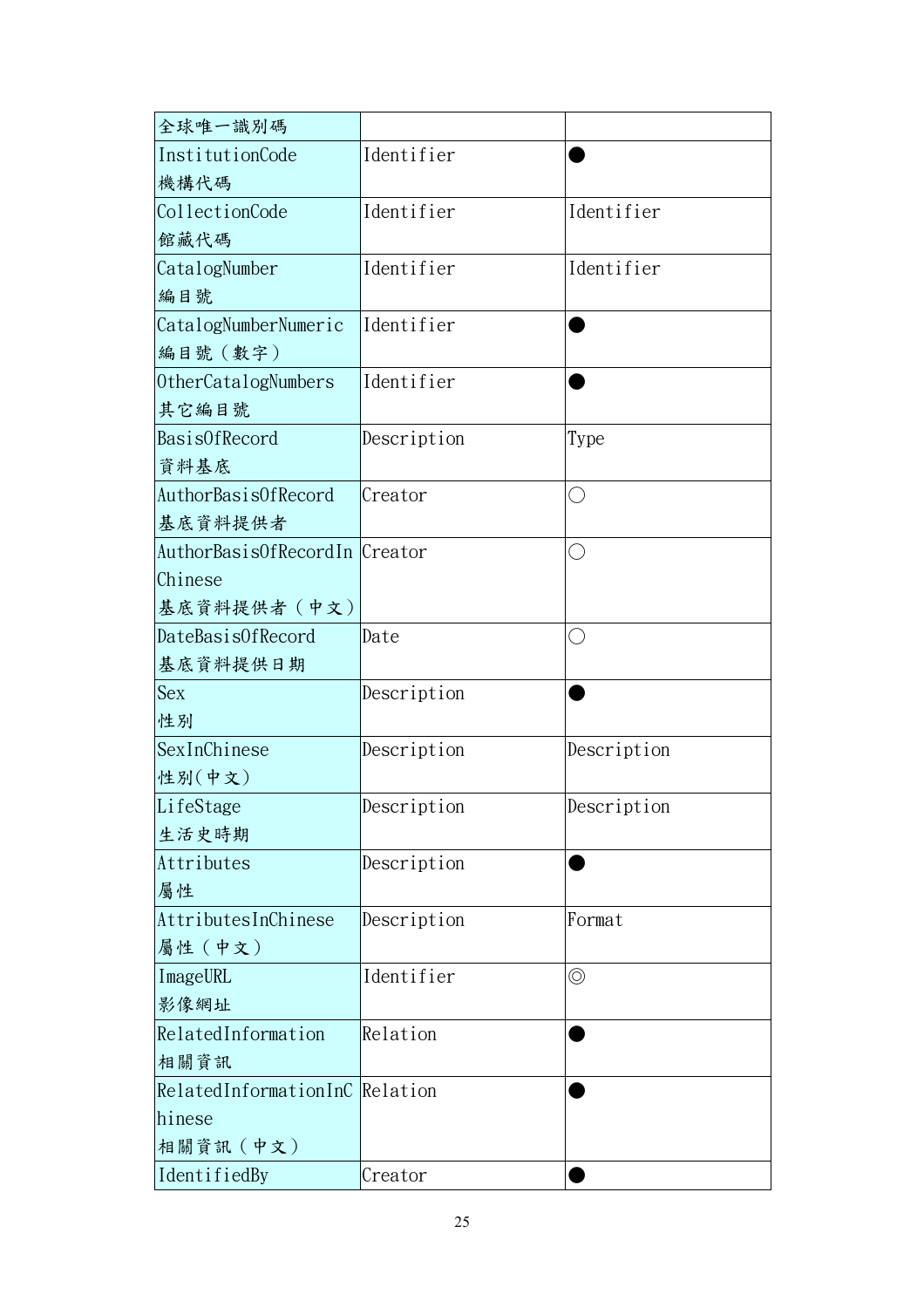| 鑑定者                               |             |             |
|-----------------------------------|-------------|-------------|
| IdentifiedByInChinese Creator     |             | Creator     |
| 鑑定者 (中文)                          |             |             |
| DateIdentified                    | Date        | Date        |
| 鑑定年月日                             |             |             |
| IdentificationQualife Description |             |             |
| $\mathbf r$                       |             |             |
| 鑑定識別                              |             |             |
| FieldNotes                        | Description |             |
| 田野記錄                              |             |             |
| Preparations                      | Description |             |
| 製備過程                              |             |             |
| PreparationsInChinese Description |             | Description |
| 製備過程 (中文)                         |             |             |
| TypeStatus                        | Description |             |
| 類型狀態                              |             |             |
| TypeStatusInChinese               | Description |             |
| 類型狀態 (中文)                         |             |             |
| RelationshipType                  | Description |             |
| 關聯類型                              |             |             |
| RelatedCatalogedItems Relation    |             |             |
| 相關編目物件                            |             |             |
| Disposition                       | Description |             |
| 標本目前處置                            |             |             |
| PreservationStatusInC Description |             |             |
| hinese                            |             |             |
| 標本保存狀況 (中文)                       |             |             |
| GenBankNumber                     | Identifier  |             |
| GenBank 編號                        |             |             |
| InformationWithheld               | Description |             |
| 保留說明                              |             |             |
| Remarks                           | Description |             |
| 附記                                |             |             |
| RemarksInChinese                  | Description |             |
| 附記 (中文)                           |             |             |
| AuthorRevision                    | Creator     |             |
| 標本資訊訂正者                           |             |             |
| AuthorRevisionInChine Creator     |             |             |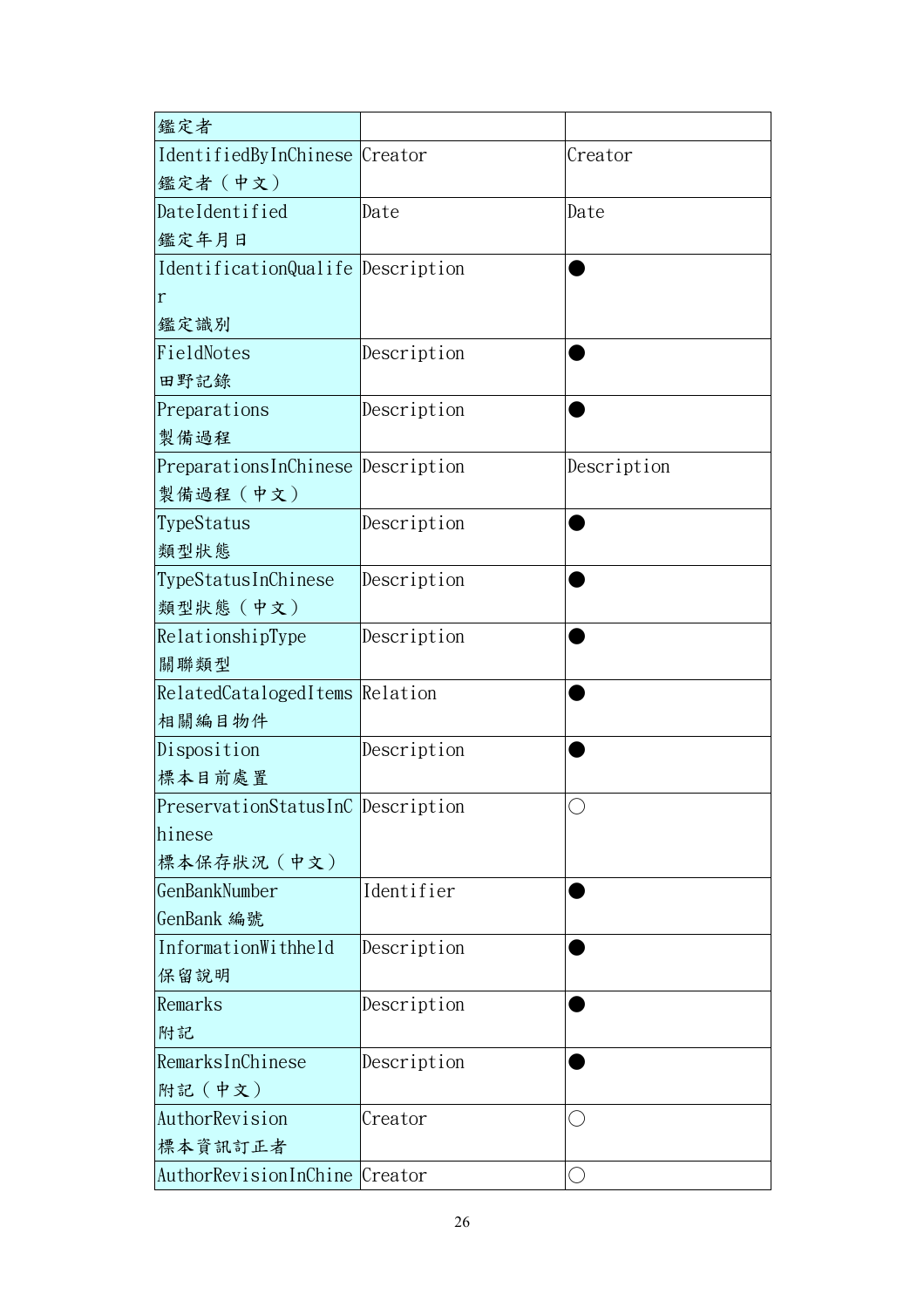| se                 |          |                          |
|--------------------|----------|--------------------------|
| 標本資訊訂正者 (中文)       |          |                          |
| DateRevision       | Date     |                          |
| 標本訂正日期             |          |                          |
| DateLastModified   | Date     |                          |
| 最後修正日期             |          |                          |
| Title0fLiterature  | Relation | .<br>.                   |
| 文獻書刊名              |          |                          |
| Year0fLiterature   | Relation |                          |
| 文獻出版年              |          |                          |
| VolumeOfLiterature | Relation |                          |
| 文獻卷期               |          |                          |
| Page0fLiterature   | Relation |                          |
| 文獻頁碼               |          |                          |
| HyperLink          | Relation |                          |
| Credit             | Rights   |                          |
| CreditInChinese    | Rights   | Publisher $\cdot$ Rights |